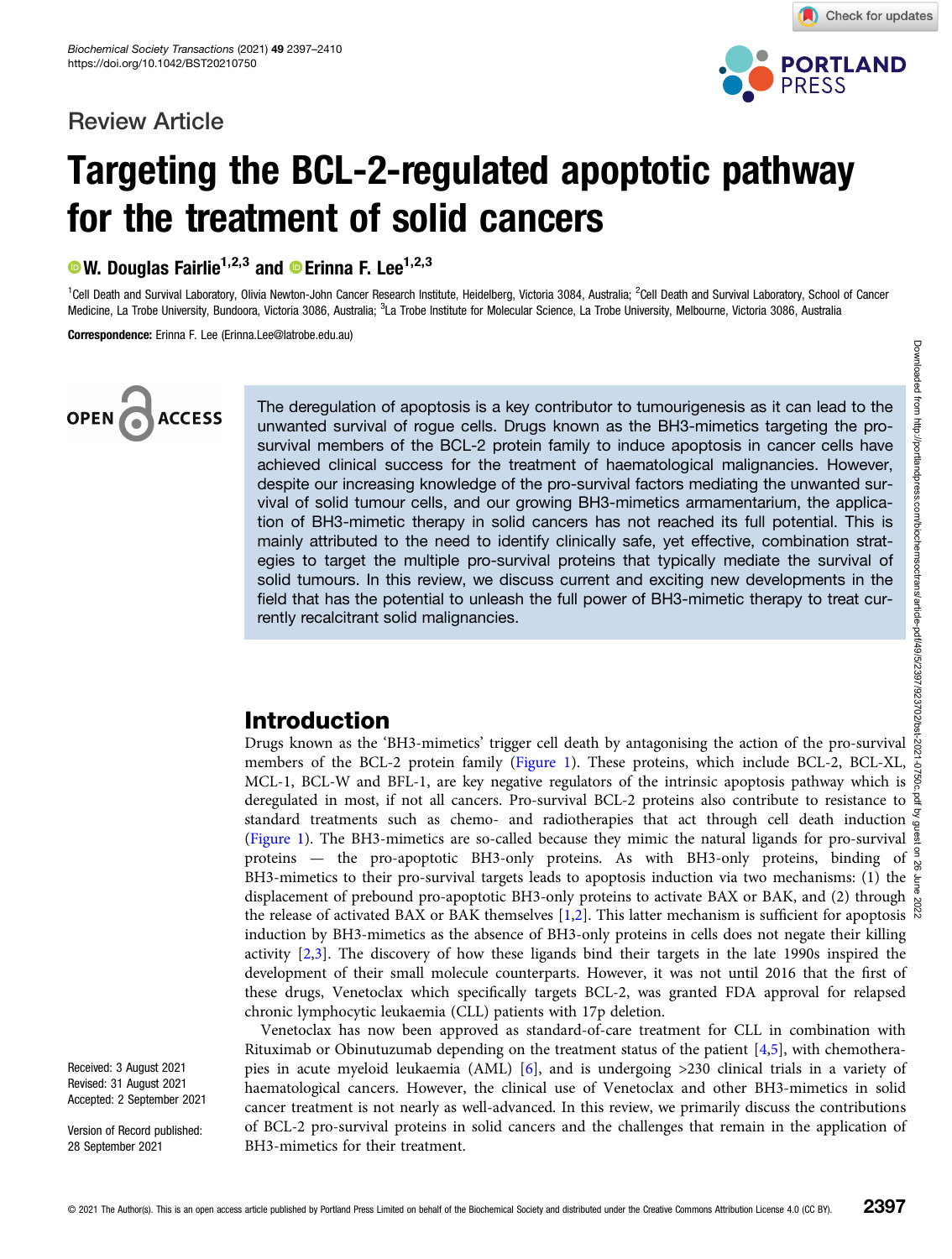<span id="page-1-0"></span>

#### Figure 1. Anti-cancer drugs often work by the induction of apoptosis.

Many anti-cancer drugs exert their cytotoxic effects by indirectly up-regulating the pro-apoptotic BH3-only proteins or by decreasing the expression of the pro-survival BCL-2 proteins. In contrast, BH3-mimetics directly antagonise the pro-survival BCL-2 proteins, bypassing defects in upstream signalling pathways such as those mediated by p53, which is commonly inactivated in cancers. Direct activators of BAX or BAK have also been developed as an alternate mechanism for inducing apoptosis.

## Pro-survival protein dependencies in solid cancers: single-agent BH3-mimetic applications BCL-XL

Prior to Venetoclax, Navitoclax was the first BH3-mimetic to enter clinical trials, binding with high affinity to BCL-2, BCL-XL and weaker to BCL-W [[7](#page-8-0)]. In pre-clinical studies, Navitoclax monotherapy elicited durable tumour regression in small cell lung cancer (SCLC) comparable to clinically approved cytotoxic agents [\[7](#page-8-0)–[9](#page-8-0)], and enhanced the in vivo activity of multiple therapeutic agents, including anti-mitotics and DNA-damaging agents in solid cancers including non-small cell lung (NSCLC), breast, mesothelioma and ovarian cancer [\[8,10](#page-8-0)– [13\]](#page-8-0). Other BCL-XL and BCL-2 dual inhibitors developed subsequently (e.g. AZD4320, BM-1197, S44563, APG-1252) also demonstrated similar long-lasting tumour regression in SCLC, gastric and uveal melanoma xenograft models [[14](#page-8-0)–[16\]](#page-8-0).

Further studies demonstrated that responses to Navitoclax (or its predecessor ABT-737 with an identical prosurvival binding profile) in solid cancers was mainly due to inhibition of BCL-XL and not BCL-2 [[11](#page-8-0)]. This is consistent with the amplification of the chromosomal region, encompassing the BCLX gene, found in many solid tumours [[17](#page-8-0)]. Further studies have now validated BCL-XL as the critical survival factor for a range of solid cancers including colorectal, bladder, pancreatic and cervical cancers [\[18](#page-8-0)–[21\]](#page-9-0).

Due to the early promise seen with targeting BCL-XL in solid cancers, a programme to develop BCL-XL-selective inhibitors was initiated. The first orally bioavailable BCL-XL-selective inhibitor A-1331852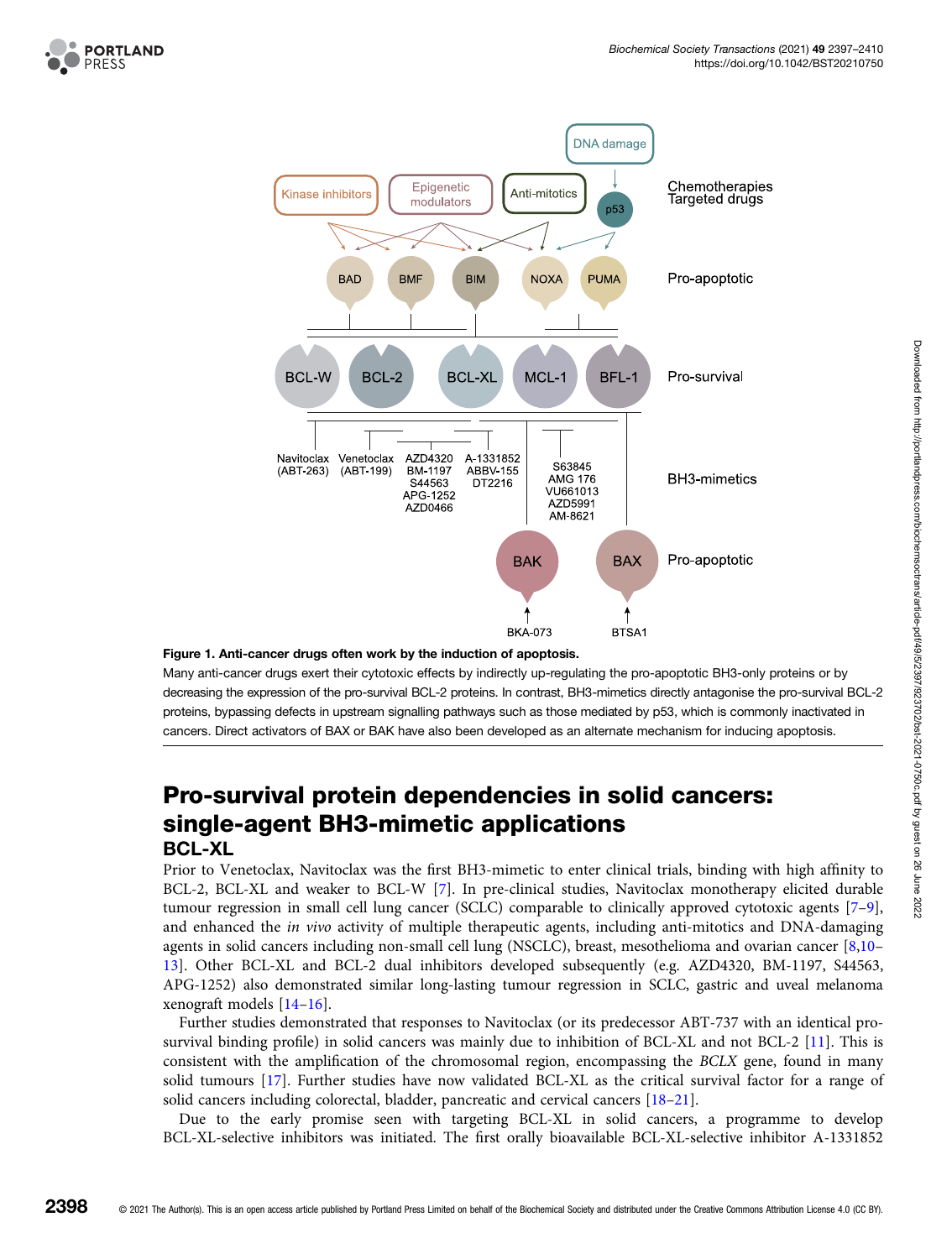

demonstrated modest single-agent activity in NSCLC, mesothelioma, breast, ovarian and colorectal cancer xenograft models [\[8,11,](#page-8-0)[22\]](#page-9-0). However, combinations with chemotherapies (e.g. docetaxel or irinotecan) led to significant increases in the amplitude and durability of responses [\[11](#page-8-0)[,22\]](#page-9-0).

Whilst the pre-clinical data supporting BCL-XL targeting in solid cancers is compelling, its inhibition also causes significant thrombocytopaenia due to the dependence of platelets on BCL-XL for their survival [[23\]](#page-9-0). This dose-limiting toxicity resulted in several trials with Navitoclax being halted and probably underlines why A-1331852 has yet to enter the clinic. It also fuelled the development of BCL-2-selective inhibitors like Venetoclax for use in cancers reliant on BCL-2, circumventing the thrombocytopaenia arising from BCL-XL inhibition [[24](#page-9-0)].

#### MCL-1

Like BCL-XL, focal amplification of the MCL1-containing chromosomal region occurs in ∼11% of solid cancers [[17](#page-8-0)] including NSCLC [\[25](#page-9-0)–[27](#page-9-0)] and melanoma [[28](#page-9-0)]. Gene knockdown studies proved that amplified MCL-1 enabled the survival of these tumours [\[17](#page-8-0)[,27,29\]](#page-9-0). MCL-1 is also highly expressed in most breast cancer subtypes, for example, triple-negative and HER2-amplified breast cancers [\[30](#page-9-0)–[32](#page-9-0)], enabling tumour cell survival and chemoresistance. Its overexpression also correlates with high tumour grade and poor patient survival [[33,34](#page-9-0)].

Several MCL-1 antagonists have now been successfully developed [[35,36\]](#page-9-0) with S63845 being the first applicable for in vivo use [\[37\]](#page-9-0). This was followed by several others including AMG 176, VU661013, AZD5991 and AM-8621 [\[38](#page-9-0)–[41\]](#page-9-0). As with single-agent BCL-XL inhibition, MCL-1 inhibitors used as monotherapy are only marginally effective in solid tumour-derived cell lines [[37](#page-9-0)] such as patient-derived xenograft (PDX) models of breast cancer [[31](#page-9-0)] and KRAS-mutant NSCLC [\[40\]](#page-9-0). However, co-treatment of S63845 with oncogenic kinase inhibitors (e.g. Lapatinib, Tarceva, Trametinib) or other chemotherapeutic agents (e.g. docetaxel, trastuzumab) enhances cytotoxic responses [[31,37](#page-9-0),[40](#page-9-0)], emphasising the need for prioritisation of BH3-mimetic combination therapies in the clinic, which will be discussed further below.

#### BCL-2

Although usually associated with haematological cancers, amplification of the BCL2 locus on chromosome 18q21 leads to BCL-2 overexpression and occurs in up to 80% of SCLC [\[42,43\]](#page-9-0). In pre-clinical studies, Navitoclax/ABT-737 demonstrated activity in SCLC cell lines and xenograft models [\[9,](#page-8-0)[44\]](#page-9-0) warranting entry into Phase I/II clinical trials. However, outcomes were disappointing [\[45,46\]](#page-9-0) and this failure was attributed to the dose-limiting thrombocytopaenia from BCL-XL co-inhibition, restraining the magnitude of BCL-2 inhibition achievable. Accordingly, Venetoclax was investigated for SCLC treatment [[47](#page-9-0)] as BCL-2 expression was a predictive biomarker for Venetoclax responsiveness. Venetoclax, in combination with chemotherapeutic agents, entered clinical trials for SCLC (NCT04422210, NCT04543916) but these studies were halted citing strategic prioritisation and broader development.

In addition to SCLC, ∼20% of MYCN-amplified neuroblastoma cells are highly sensitive to Venetoclax [\[48\]](#page-9-0). BCL-2 is expressed significantly higher in neuroblastoma cells compared with other solid cancer lines, whilst BCL-XL expression is reduced, consistent with their responsiveness to Venetoclax and Navitoclax when MYCN is amplified [[48](#page-9-0)–[51](#page-10-0)]. In breast cancer, BCL-2 is an estrogen-responsive gene overexpressed in ∼85% of estrogen receptor (ER)-positive breast cancers [[52](#page-10-0)]. Therefore, when Venetoclax was combined with endocrine therapy central to the management of ER-positive breast cancer, marked improvements in tumour response in ER-positive PDX models were observed [[53](#page-10-0)]. These findings validated BCL-2 as a therapeutic target for the treatment of ER-positive breast cancer and led to the very first clinical study with Venetoclax for a solid cancer. Critically, the combination of Veneoclax with endocrine therapy had a tolerable safety profile with notable activity in ER- and BCL-2-positive metastatic breast cancer in a Phase Ib study [\[54\]](#page-10-0).

Whilst BCL-2 targeting has achieved remarkable clinical success in haematological malignancies, these results demonstrate the potential of targeting this eponymous member of the BCL-2 family for the treatment of solid cancers.

#### BCL-W and BFL-1

Whilst BCL-XL, MCL-1 and BCL-2 have received most of the attention in oncology drug development, the lesser discussed pro-survival BCL-2 proteins, BCL-W and BFL-1, also have important roles in cancer. Elevated levels of BFL-1 have been primarily described in blood cancers [\[55,56\]](#page-10-0). In solid tumours, aberrant BFL-1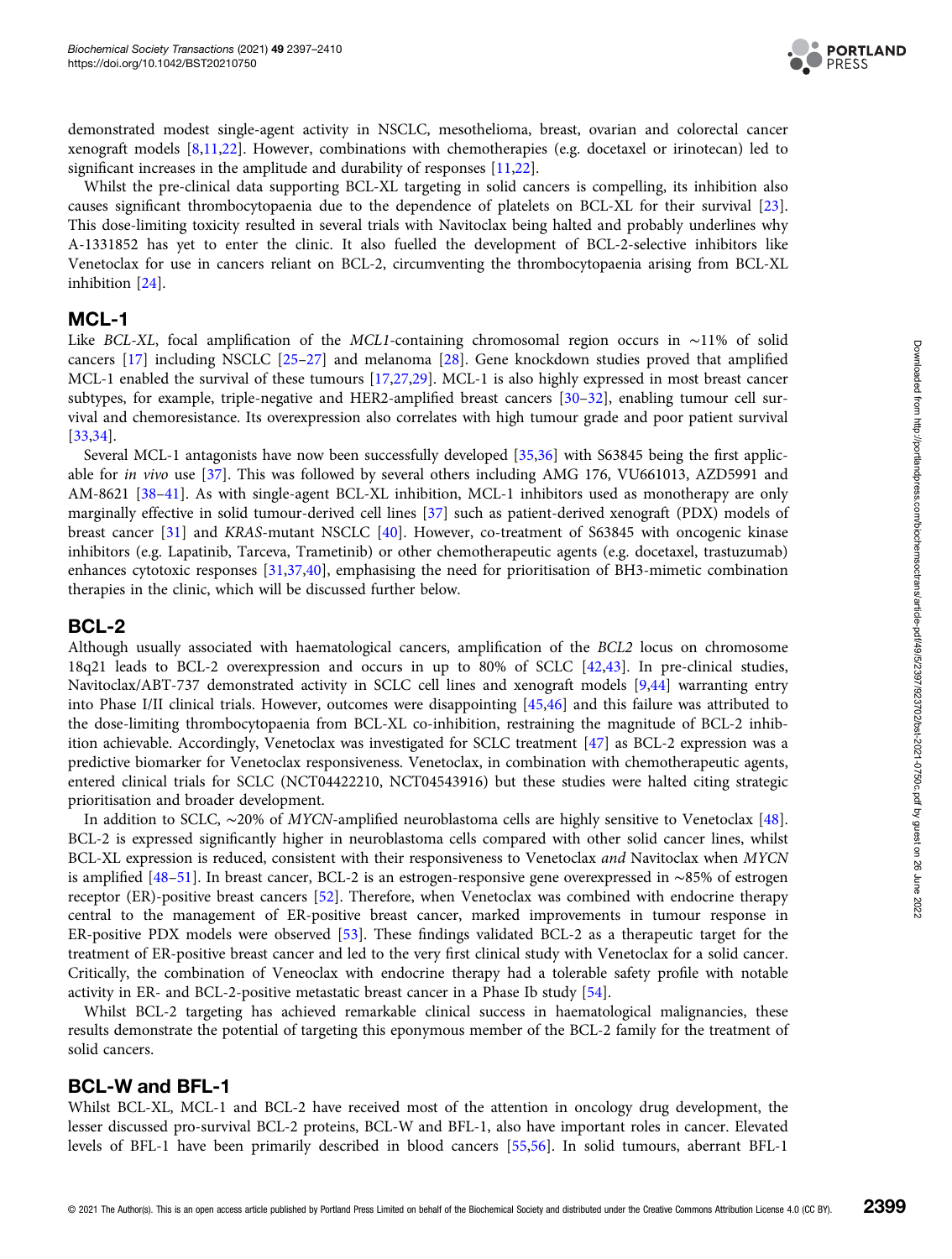

expression has been documented in the stomach [\[57\]](#page-10-0) and breast cancers [[58](#page-10-0),[59](#page-10-0)] as well as malignant melanoma, though its requirement for melanoma cell survival varies between studies [[60](#page-10-0)–[66\]](#page-10-0). As with BFL-1, BCL-W is highly expressed in human B-cell lymphomas [[67,68\]](#page-10-0). In solid malignancies, deregulation of BCL-W expression has been reported in bladder cancer, colorectal carcinoma and lung cancer [\[69](#page-10-0)–[71](#page-10-0)].

Importantly, BCL-W and BFL-1 are intrinsic resistance factors to BH3-mimetics targeting BCL-XL, MCL-1 and BCL-2 [[72](#page-10-0)–[76](#page-10-0)]. Currently, there are no known BFL-1- or BCL-W-specific inhibitors in development despite programmes that initially set out to achieve this [\[77,78](#page-10-0)]. In the absence of such direct inhibitors, molecules that indirectly modulate their levels could potentially be applied instead [\[73\]](#page-10-0).

## Targeting multiple pro-survival proteins with BH3-mimetics for solid cancer treatment

Although rare, acute sensitivity to single-agent BH3-mimetics does occur, especially in haematological cancers and some solid cancers, as discussed above. However, most solid tumours are dependent on more than one pro-survival protein which dictates BH3-mimetic efficacy. These co-dependencies are discussed below.

#### BCL-XL and MCL-1 co-targeting

Systematic studies using BH3-mimetic 'parsing' defined the pro-survival protein dependency of a large panel of cancer cell lines from ten tissues of origin and showed a striking co-dependency of ∼90% of these on BCL-XL and MCL-1 [[20](#page-9-0)]. Notably, targeting this specific combination led to synergistic activity in ∼50% of solid tumour cell lines representing melanoma, breast, colorectal, brain, ovarian and pancreatic cancers. Multiple solid tumour-specific studies have similarly highlighted the effectiveness of co-targeting BCL-XL and MCL-1. In squamous cell lung carcinoma, dual inhibition of MCL-1 and BCL-XL induced synergistic tumour cell death, and when combined with fibroblast growth factor receptor (FGFR)-targeted therapy, produced durable treatment responses in FGFR1-overexpressing lung squamous cell carcinoma [[79](#page-11-0)]. Similar results were also observed in malignant pleural mesothelioma, NSCLC and colorectal cancer [\[8,12,19](#page-8-0),[40](#page-9-0)[,80,81\]](#page-11-0). In these cancers, BCL-XL is the dominant survival factor as its sole targeting had a greater effect compared with the targeting of MCL-1 alone. In breast cancer, BCL-XL serves as a resistance factor to MCL-1-specific inhibitors, further exemplifying the need to target both these pro-survival proteins for effective killing [[82](#page-11-0)–[84](#page-11-0)]. In malignant melanoma, prostate, and KRAS-mutant NSCLC, no one pro-survival protein appeared to govern their survival as targeting both MCL-1 and BCL-XL were highly efficacious [\[40,](#page-9-0)[62,](#page-10-0)[85](#page-11-0)]. Gene set enrichment studies have suggested that the shifting dependence of solid tumours on both BCL-XL and MCL-1 or just BCL-XL alone is associated with epithelial-mesenchymal transition (EMT) [\[20\]](#page-9-0) where both proteins are required for survival of epithelial cells, but mesenchymal cells become BCL-XL dependent due to induction of NOXA, an MCL-1 antagonist.

#### BCL-2 and MCL-1 co-targeting

Whilst BCL-XL and MCL-1 co-targeting with BH3-mimetics appears to be the 'magic formula' for delivering the *coup de* grâce to most solid cancers, the inhibition of BCL-2 and MCL-1 with BH3-mimetics has also been shown to be effective in some cases. For example, in MYCN-amplified neuroblastoma detailed previously, MCL-1 mediates resistance to Venetoclax, where sensitivity depends on MYCN-regulated NOXA expression to antagonise MCL-1 [\[48,](#page-9-0)[49](#page-10-0),[51](#page-10-0)]. Accordingly, agents that down-regulate MCL-1 (e.g. Aurora kinase A inhibitor MLN8237, Cyclophosphamide, MYC activators) sensitise MYCN-amplified neuroblastoma cells to Venetoclax, providing durable responses in xenograft models [[48](#page-9-0),[51](#page-10-0)]. These promising pre-clinical results have now led to Phase I clinical trials in this highly resistant cancer (NCT03236857, [[86\]](#page-11-0)).

Whilst BCL-XL and MCL-1 antagonism in melanoma leads to synergistic killing, co-inhibition of MCL-1 and BCL-2 is also effective in vitro, albeit to a lesser extent [\[62\]](#page-10-0), and in in vivo models (e.g with Venetoclax and the clinically applicable MCL-1 inhibitor S64315) [[64](#page-10-0)]. Notably, BCL-2 expression in patients with BRAF<sup>wild-type</sup> melanomas, for which there is little in the way of targeted therapies, is higher compared with BRAFmutant melanomas [\[87\]](#page-11-0).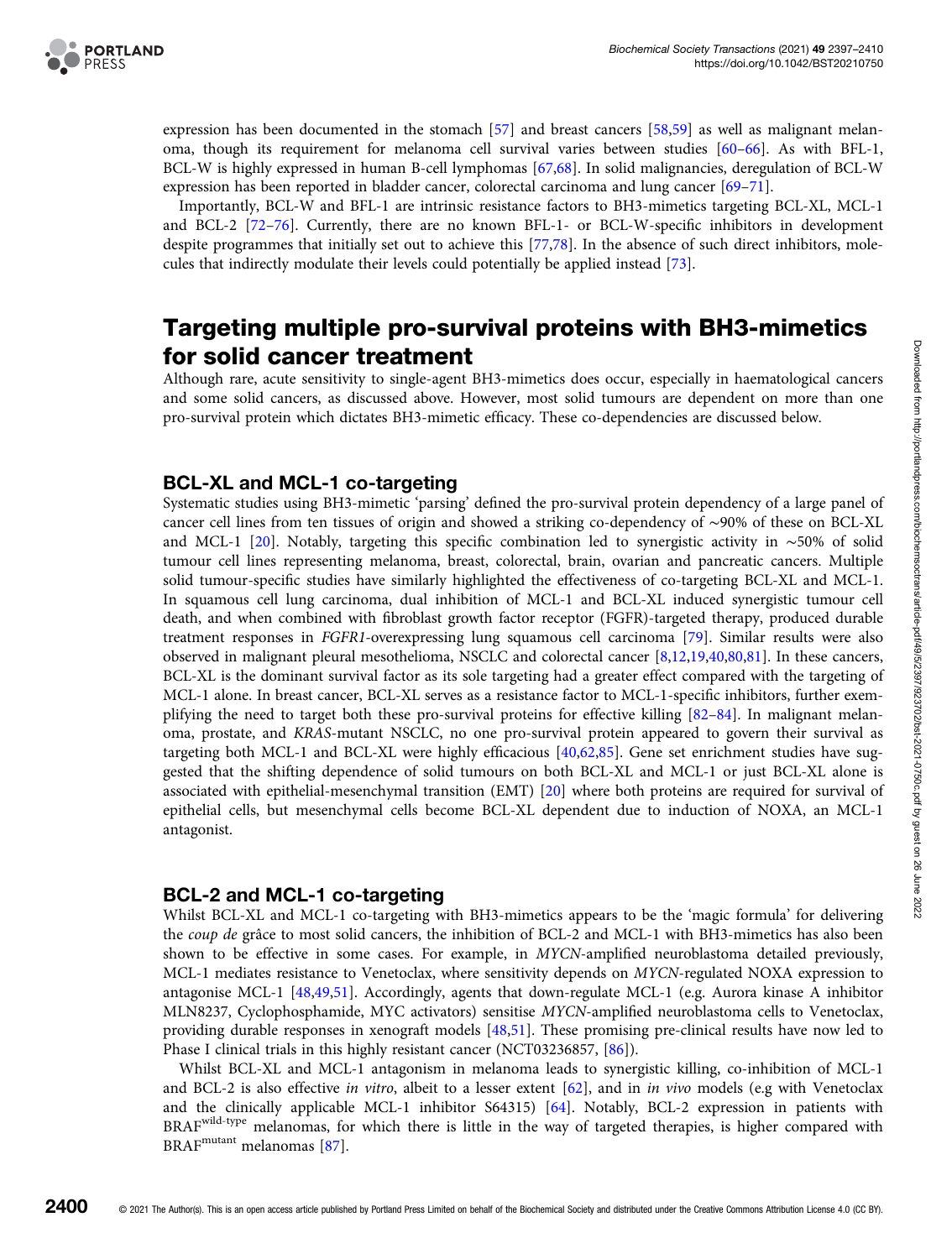

## <span id="page-4-0"></span>Circumventing toxicities associated with BH3-mimetic combinations

The use of BH3-mimetic combinations to target multiple pro-survival proteins appears to be an obvious means to combating solid cancers. However, given the key and often compensatory roles these proteins play in nonmalignant cells, co-inhibition of two or more pro-survival proteins potentiates the opportunity for associated toxicities. The simultaneous disarmament of BCL-XL and MCL-1 with BH3-mimetics in mice is lethal due to acute liver toxicity [[12](#page-8-0),[79](#page-11-0)] as both these proteins are critical for hepatocyte survival [\[88\]](#page-11-0). These pro-survival proteins are also essential for megakaryocyte survival [\[89\]](#page-11-0). Likewise, the loss of a single allele each of BCL2 and MCL1 in mice leads to reduced organismal size due to a reduction in body cellularity [[90](#page-11-0)]. Nevertheless, co-targeting BCL-2 (with Venetoclax) and MCL-1 (with S64315 or AMG176) is in dose-finding clinical studies

|                                |                           |                                   | Chemotherapeutic                        |                         |                           | Relevant      |
|--------------------------------|---------------------------|-----------------------------------|-----------------------------------------|-------------------------|---------------------------|---------------|
| <b>Disease</b>                 | <b>BH3-mimetic Target</b> |                                   | agent                                   | <b>Clinical study</b>   | <b>Status</b>             | references    |
| ER+ breast<br>cancer           | Venetoclax                | $BCL-2$                           | Tamoxifen                               | ISRCTN98335443          | Closed                    | [53, 54, 155] |
| $ER + HER2 -$<br>breast cancer | Venetoclax                | BCL-2                             | Fulvestrant                             | NCT03584009             | Completed                 | [156]         |
| HER2+ breast<br>cancer         | Venetoclax                | BCL-2                             | Trastuzumab Emtansine                   | NCT04298918,<br>CO41863 | Terminated,<br>Closed     |               |
| Neuroblastoma                  | Venetoclax                | BCL-2                             | Cyclophosphamide                        | NCT03236857,<br>M13-833 | Recruiting                | [49, 51, 86]  |
| <b>SCLC</b>                    | Venetoclax                | BCL-2                             | Atezolizumab,<br>Carboplatin, Etoposide | NCT04422210             | Terminated                | $[47]$        |
| SCLC                           | Venetoclax                | BCL-2                             | Irinotecan                              | NCT04543916             | Withdrawn                 | [157]         |
| <b>SCLC</b>                    | Venetoclax                | BCL-2                             | ABBV-075                                | NCT02391480             | Completed                 | [137, 139]    |
| SCLC, solid<br>cancers         | APG-1252                  | BCL-XL,<br>BCL-2,<br><b>BCL-W</b> |                                         | NCT03387332             | Recruiting                | [16, 158]     |
| Solid cancers                  | Navitoclax                | BCL-XL,<br>BCL-2,<br><b>BCL-W</b> | Trametinib                              | NCT02079740             | Recruiting                | [114, 159]    |
| Solid cancers                  | Navitoclax                | BCL-XL,<br>BCL-2,<br>BCL-W        | Gemcitabine                             | NCT00887757             | Completed                 | [160]         |
| Solid cancers                  | Navitoclax                | BCL-XL,<br>BCL-2,<br><b>BCL-W</b> | Docetaxel                               | NCT00888108             | Completed                 | [161]         |
| Solid cancers                  | Navitoclax                | BCL-XL,<br>BCL-2,<br><b>BCL-W</b> | Etoposide, Cisplatin                    | NCT008878449            | Completed                 | [162]         |
| Solid cancers                  | Navitoclax                | BCL-XL,<br>BCL-2,<br><b>BCL-W</b> | Sorafenib                               | NCT02143401             | Active, not<br>recruiting | [163]         |
| Melanoma, solid<br>cancers     | Navitoclax                | BCL-XL,<br>BCL-2,<br><b>BCL-W</b> | Dabrafenib, Trametinib                  | NCT01989585             | Recruiting                | [164]         |
| Solid cancers                  | AZD0466                   | BCL-XL,<br>BCL-2                  |                                         | NCT04214093             | Completed                 | [147]         |
| Solid cancers                  | ABBV-155                  | <b>BCL-XL</b>                     | Taxanes                                 | NCT03595059             | Recruiting                | [149]         |
| Solid cancers                  | DT2216                    | <b>BCL-XL</b>                     |                                         | NCT04886622             | Not yet<br>recruiting     | [150]         |

#### Table 1. Some of the clinical trials conducted with BH3-mimetics in solid cancers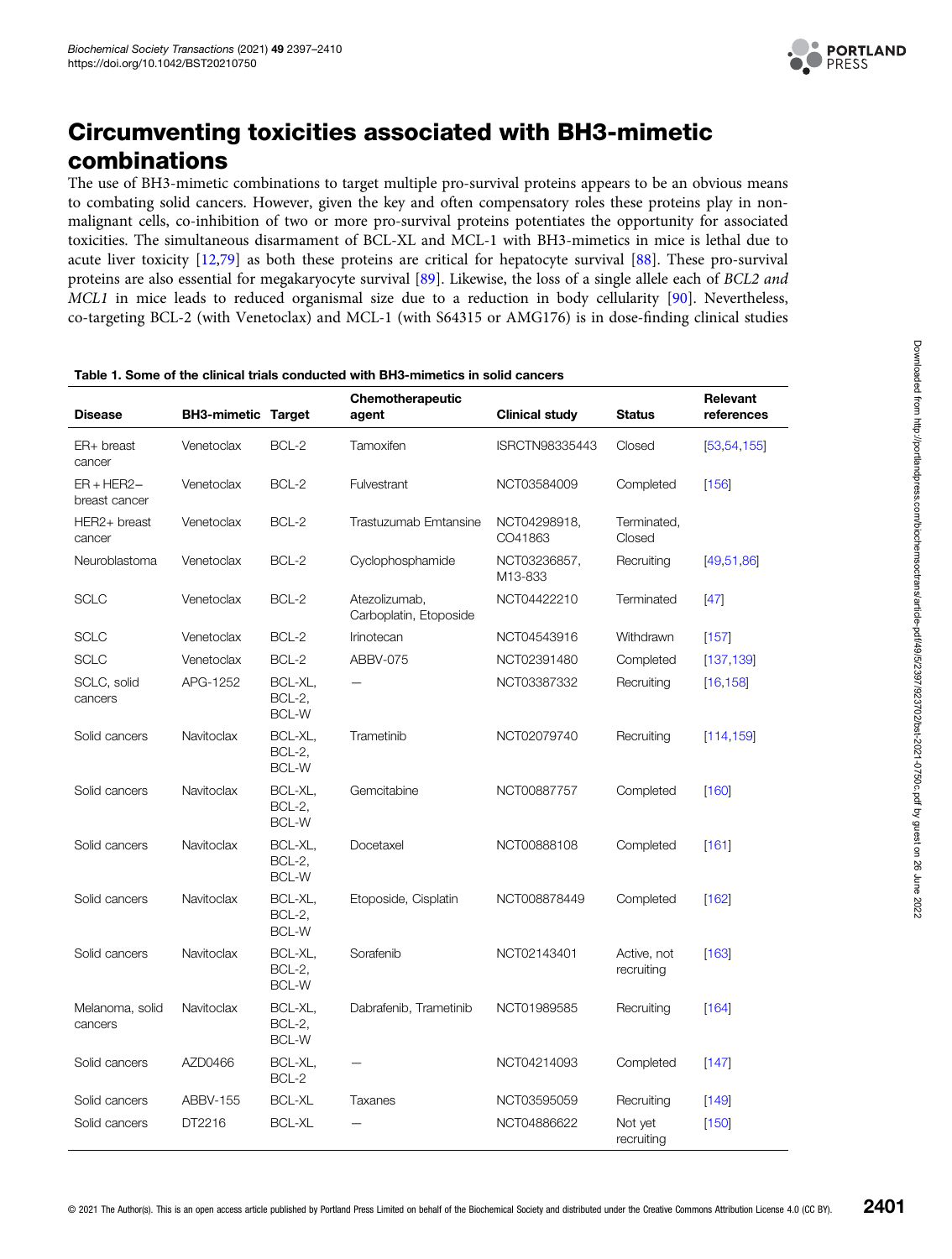

for the treatment of haematological malignancies (NCT03672695, NCT03797261) [\[91](#page-11-0)]. However, the progression of this combination will rely on the evaluation of the cardiac toxicity signal that arose in Phase I trials with AMG176/AMG397 (NCT03465540, NCT02675452).

One avenue to circumvent these toxicities is to combine BH3-mimetics with agents that indirectly modulate the expression of BCL-2 family members in a tumour-specific manner — either by up-regulating pro-apoptotic ([Figure 1](#page-1-0)) or down-regulating pro-survival proteins. The role of BCL-2 proteins as mediators of the cytotoxic response to chemotherapeutic agents is well-established [[92](#page-11-0)]. Given the limited efficacy of BH3-mimetic monotherapy in solid tumours, the potential of combining BH3-mimetics with standard-of-care therapeutics has already been demonstrated as described above, and multiple clinical trials of BH3-mimetics combined with anti-cancer agents are in progress for the treatment of solid malignancies [\(Table 1](#page-4-0)).

#### BH3-mimetics and anti-mitotic agents

Systematic analysis of Navitoclax's capacity to enhance the activity of clinically relevant agents across a spectrum of solid tumours revealed the greatest synergy with anti-mitotic drugs such as Docetaxel and Paclitaxel [[10](#page-8-0)]). This combination significantly improves responses in a range of solid cancers including NSCLC, ovarian, gastric and breast cancer [\[10,13](#page-8-0),[93,94](#page-11-0)]. As mentioned above, the Aurora Kinase A inhibitor MLN8237 that also induces mitotic arrest, enhances Venetoclax activity in MYCN-amplified neuroblastoma [\[48\]](#page-9-0) and of Navitoclax in pancreatic adenocarcinoma [\[95\]](#page-11-0).

The synergy seen with anti-mitotic agents is attributed to MCL-1 phosphorylation and its proteasomal degradation following mitotic arrest [[96,97\]](#page-11-0). Anti-tubulin chemotherapeutics also result in BCL-XL phosphorylation causing its functional inactivation [[98,99](#page-11-0)], or the up-regulation of pro-apoptotic BIM [\[100,101](#page-11-0)] or NOXA [[48](#page-9-0)[,102\]](#page-11-0). The consequence of all these is the lowering of the apoptotic threshold, sensitising cells to direct BCL-XL or BCL-2 antagonism.

#### BH3-mimetics and oncogenic kinases

A major class of drugs under investigation for use in combination with BH3-mimetics are oncogenic kinase inhibitors. These include kinases along the mitogen-activated protein kinase (MAPK) pathway which serves as a critical bridge between extracellular signals and intracellular responses, or the cyclin-dependent kinases which co-ordinate cellular events including cell proliferation and survival (e.g. CDK9). Critically, such kinases regulate BCL-2 proteins to favour cellular survival. This occurs by the up-regulation/stabilisation of pro-survival proteins such as MCL-1 [[103](#page-11-0)–[106\]](#page-11-0) or through post-translational modifications such as phosphorylation leading to functional inactivation or proteasomal degradation of pro-apoptotic proteins such as BIM [\[107,108](#page-11-0)], BAD [[109,110](#page-12-0)] or BMF [\[111\]](#page-12-0). Notably, the predominant response to oncogenic kinase inhibition is cytostatic as opposed to cytotoxic as the elevated pro-survival protein levels in cancer cells buffer any induced pro-apoptotic BH3-only proteins [\[112\]](#page-12-0). Hence, BH3-mimetics can lower the apoptotic threshold to unleash the pro-apoptotic power of oncogenic kinase inhibitors.

Cancer-associated alterations of MAPK signalling arise from activating mutations to any of the downstream effector molecules along the pathway (e.g. RAS/RAF/MEK/ERK that converge on the PI3K/AKT pathway) or to upstream tyrosine kinase receptors (e.g. EGFR). As most solid cancers possess mutations along this signalling node [[113](#page-12-0)] they are attractive targets to investigate in combination with BH3-mimetics. Such combinations result in potent efficacy in solid cancer models including NSCLC [[10](#page-8-0)[,40](#page-9-0)[,114](#page-12-0)–[117](#page-12-0)], melanoma [\[37](#page-9-0)[,112,118](#page-12-0)], prostate [\[37,](#page-9-0)[85\]](#page-11-0) and colorectal cancers [[112\]](#page-12-0). In almost all examples, kinase inhibition up-regulates pro-apoptotic BH3-only proteins such as BIM, PUMA or BMF [\[85](#page-11-0)[,111,112,114](#page-12-0)–[117,119\]](#page-12-0). In some cases, it is associated with decreased MCL-1 expression or its increased degradation [[10](#page-8-0),[85](#page-11-0)]. Notably, these combinations of BH3-mimetics are well-tolerated and in clinical trials in solid tumours (NCT02520778, NCT02143401, NCT02079740, NCT01989585).

Another class of kinases being explored for use in combination with BH3-mimetics are cyclin-dependent kinase inhibitors, specifically those involved in gene transcription such as CDK9. CDK9 regulates transcription of oncogenic genes including MYC and is essential for the maintenance, growth and chemoresistance of many solid cancers including breast [\[120](#page-12-0)], lung [\[121\]](#page-12-0), osteosarcoma [[122](#page-12-0)], pancreatic [\[123\]](#page-12-0) and melanoma [[124](#page-12-0)] and is prognostic of worse overall and disease-free survival [[122,123\]](#page-12-0). In all cases, CDK9 inhibition leads to the suppression of tumour formation and induces apoptosis via reduction of MCL-1 expression [\[84,](#page-11-0)[125](#page-12-0)-[128](#page-12-0)]. Therefore, CDK9 inhibitors offer an alternative approach to target MCL-1 activity indirectly in combination with BH3-mimetics [[125,127,128](#page-12-0)]. Accordingly, the combination of Venetoclax and CDK9 inhibitors (e.g.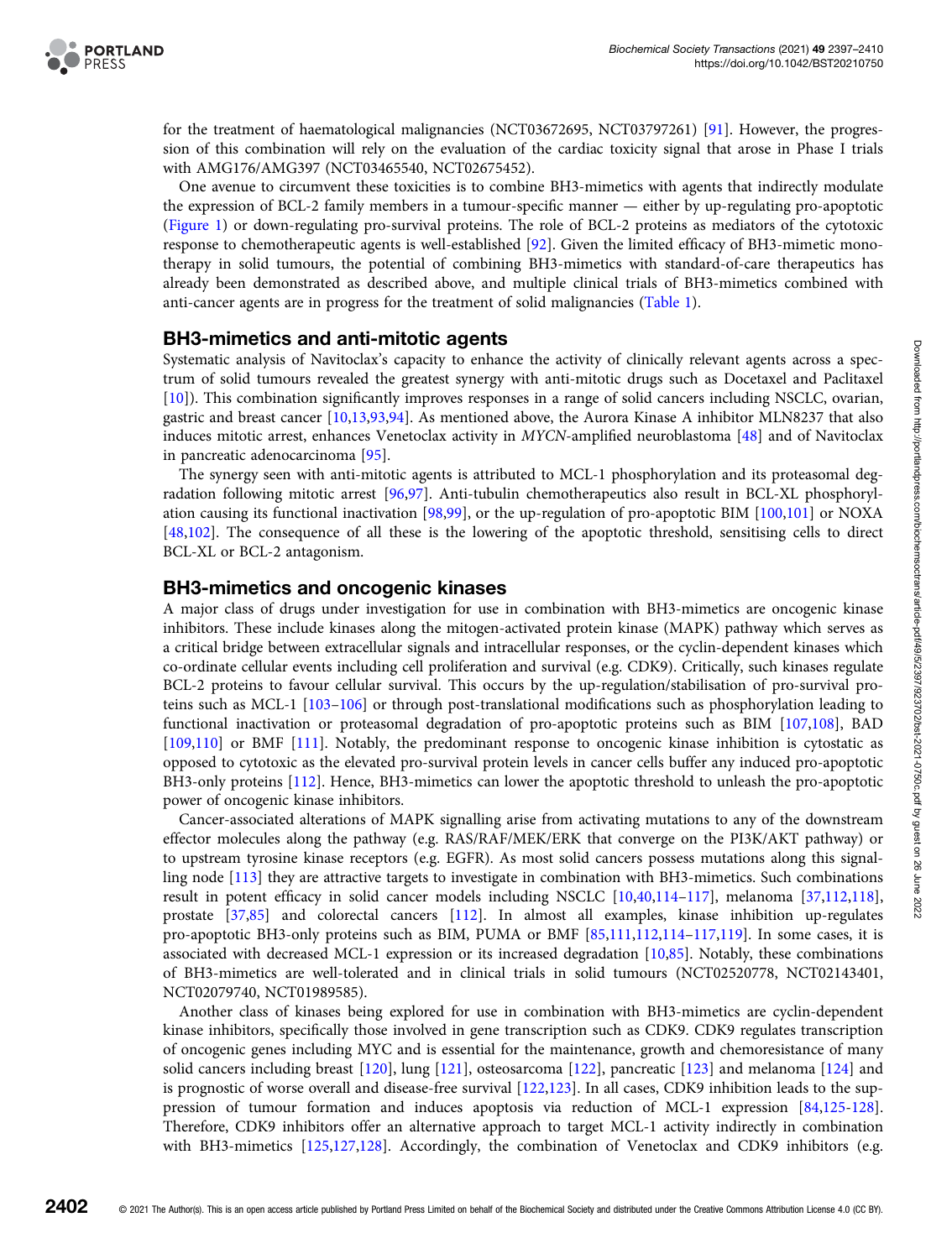

Voruciclib, A-1592668, AZD4573, LS-007) [\[128](#page-12-0)–[131](#page-12-0)] provides superior efficacy over monotherapy in haematological malignancies, and is well-tolerated in vivo. In solid cancers, the combination of Dinaciclib (which targets CDKs 1, 2, 5, 9) with A-1331852 or ABT-737 to target BCL-XL showed promising responses in softtissue sarcoma cells [[132](#page-12-0)]. However, in vivo this combination led to liver toxicity linked to hepatocyte apoptosis, likely due to the broad action of Dinaciclib against CDKs in multiple cellular processes, hence specific CDK9 inhibitors will likely have more promise.

Based on pre-clinical studies, the scope for strategies based on BH3-mimetics in combination with oncogenic kinases is vast and promising. Whilst only two classes of oncogenic kinases have been described in detail here, other kinase families that contribute to the aetiology of solid tumours including the PI3K/Akt/mTOR pathway are also being explored in combination with BH3-mimetics [\[133](#page-12-0)].

#### BH3-mimetics and epigenetic modulators

Another promising approach being explored in combination with BH3-mimetics in solid cancers is the inhibition of epigenetic modulators such as bromodomain and extra-terminal (BET) family proteins or histone deacetylases (HDAC). Originally demonstrated in haematological malignancies, epigenetic modulators such as the HDAC inhibitor Vorinostat in combination with ABT-263/ABT-737 facilitated synergistic tumour cell apoptosis. Similarly, in solid cancers including rhabdomyosarcoma, breast cancer, SCLC and melanoma, synergistic killing was achieved, either through transcriptional up-regulation of pro-apoptotic BIM, NOXA, PUMA or BMF [\[134](#page-12-0)–[139](#page-13-0)] or suppression of BCL-2 and/or BCL-XL expression [\[137,138](#page-12-0),[140,141](#page-13-0)]. In melanoma, the BET inhibitor JQ1 suppressed BFL-1 expression through inhibition of its transcriptional regulator, NF-kB [\[138\]](#page-12-0). As BFL-1 remains untargeted by BH3-mimetics, this effect of BET inhibition could be a strategy to circumvent BFL-1 dependency of tumours such as melanoma [[60,63,66\]](#page-10-0).

Intriguingly, treatment with JQ1 can also lead to an increased tumour cell dependence on pro-survival proteins resulting in resistance to pharmacological modulators of epigenetic regulation [[142](#page-13-0)–[144\]](#page-13-0). For example, in triple-negative breast cancer, gain of a superenhancer was detected at the BCLX locus and served as a mechanism of maintaining BCL-XL expression and resistance to JQ1 [[143](#page-13-0)]. Accordingly, BH3-mimetics could serve to target overexpressed pro-survival protein(s) or redistribute any pro-apoptotic BH3-only proteins they sequester. Encouragingly, the synergistic killing afforded by combinations of BH3-mimetics and epigenetic regulators appears confined to cancer cells [\[134,138](#page-12-0)].

#### Other combinations

In addition to the combinations of BH3-mimetics with the targeted therapies discussed above, combinations with less specific DNA-damaging chemotherapies have also been explored in solid cancers. Like the drugs described above, such agents can enhance the anti-tumour activity of BH3-mimetics in multiple solid cancers including ovarian cancer [[10](#page-8-0),[94](#page-11-0)], mesothelioma [[8\]](#page-8-0) and sarcomas [[145,146\]](#page-13-0) where chemotherapy is often the mainstay treatment, though the mechanism(s)-of-action for the enhanced killing is not well explored. However, it would be reasonable to assume that this is likely mediated by up-regulation of BH3-only proteins such as BIM or the p53-responsive genes PUMA and NOXA, following DNA damage [[92](#page-11-0)].

## The future of BH3-mimetic therapy for solid cancers

Clinical susceptibility to single-agent BH3-mimetic therapy has been mostly limited to haematological cancers. To broaden the range of cancers that can be tackled with BH3-mimetics, strategies that safely achieve the antagonism of multiple pro-survival proteins must be considered. Whilst combination therapies with agents that preferentially impact cancer cells is being investigated, another exciting approach being explored are technologies that enable direct delivery of BH3-mimetics to tumour cells.

A Phase I global clinical trial to evaluate the safety and tolerability of the dendrimer-based nanoparticle formulation of a dual BCL-2/BCL-XL inhibitor, AZD0466, in haematological and solid cancers is currently underway (NCT04214093) [\[147\]](#page-13-0). No combination trials of AZD0466 with either 'unconjugated' BH3-mimetics targeting for example MCL-1, or chemotherapeutic agents have yet been announced. However, pre-clinical studies investigating the co-administration of AZD0466 and Cisplatin in a mesothelioma xenograft model demonstrate improved tumour killing with minimal thrombocytopaenia associated with BCL-XL targeting [[80\]](#page-11-0). Another approach that directs BH3-mimetics to tumour cells is to conjugate them with antibodies targeting unique or overexpressed antigens preferentially found on cancer cells. One such antigen is B7-H3, an immune regulator protein widely expressed by solid tumours including melanoma and NSCLC [\[148\]](#page-13-0). The compound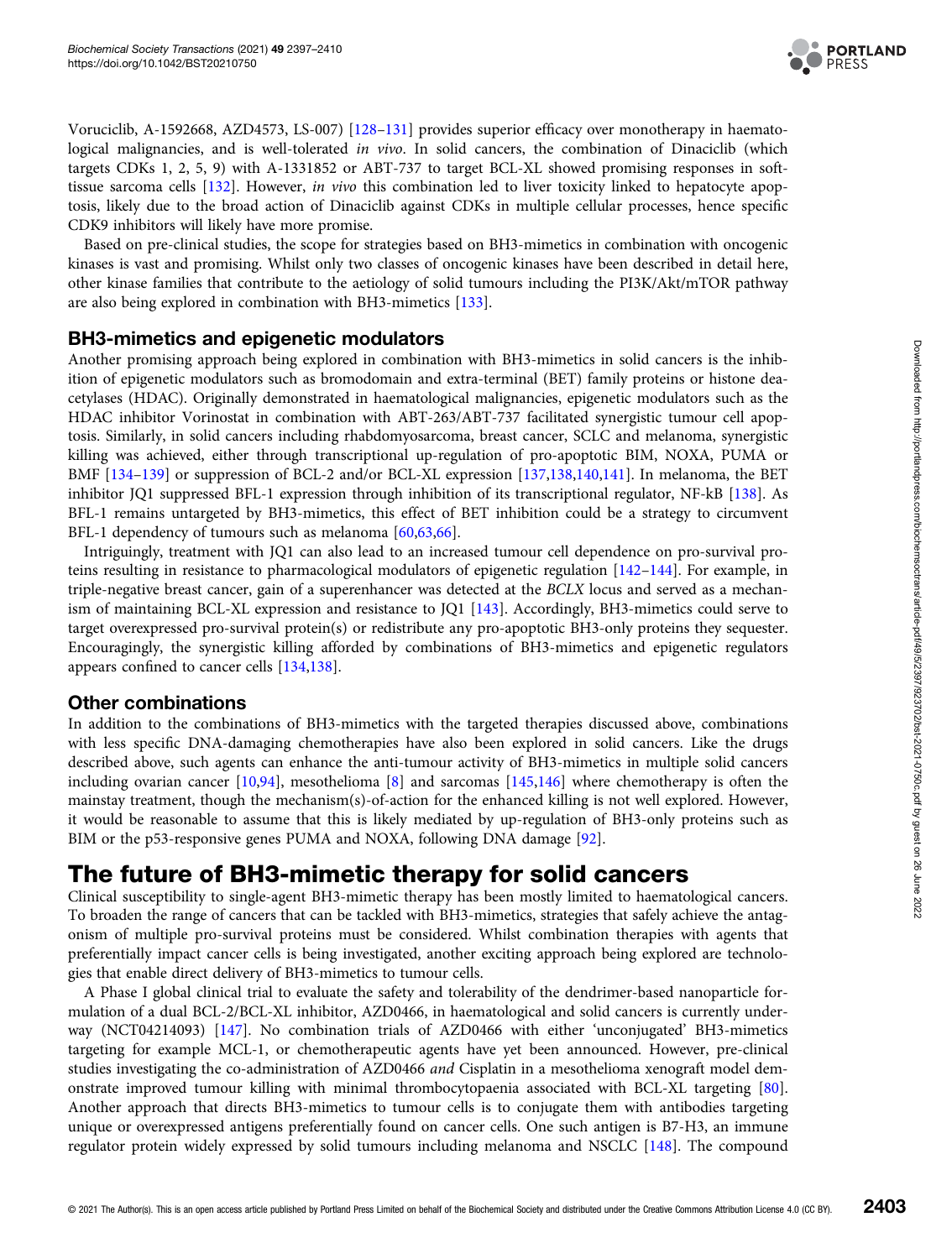

ABBV-155, which is a first-in-class antibody drug-conjugate comprising a BCL-XL inhibitor conjugated to an anti-B7H3 antibody, is now in clinical trials either as monotherapy or in combination with taxanes for the treatment of relapsed/refractory solid tumours including NSCLC, SCLC and breast cancer (NCT03595059). The results to date demonstrate a tolerable safety profile and anti-tumour activity [[149](#page-13-0)].

In addition to strategies exploiting antigens or microenvironmental properties unique to cancer cells, another approach to reduce toxicities is to apply proteolysis-targeting chimeras (PROTACs) technology to BH3-mimetics. For example, by targeting BCL-XL to the Von Hippel-Lindau E3 ligase, which is minimally expressed in platelets, the PROTAC DT2216 resulted in reduced thrombocytopaenia and enhanced activity with chemotherapeutics in solid cancer xenograft models of SCLC, triple-negative breast cancer, prostate, colon and liver cancers compared with Navitoclax [[150](#page-13-0)]. Importantly, these combinations were well-tolerated and DT2216 is now in clinical trials (NCT04886622) for use in relapsed/refractory malignancies including solid tumours.

The activation of BAX and/or BAK is the primary outcome essential to the killing activity of BH3-mimetics therapy. Whilst not a focus of this review, it would be remiss of us not to highlight the active investigation into the development of compounds to directly activate BAX or BAK [[151](#page-13-0)–[154\]](#page-13-0). For example, a small molecule compound, BTSA1, was developed to directly activate BAX and, promisingly, demonstrated selective killing of AML cells whilst sparing normal cells [[154](#page-13-0)]. Likewise, a small molecule BAK activator, BKA-073, was shown to be effective against SCLC and NSCLC in vivo. Furthermore, consistent with the overexpression of BCL-2 in SCLC potentially blunting an apoptotic response, synergistic killing was observed when BKA-073 was used in combination with Venetoclax [\[152](#page-13-0)]. Therefore, whilst still in proof-of-concept development, this promising approach to induce apoptosis in cancer cells warrants further investigation.

Decades of research have yielded clinically applicable drugs targeting the pro-survival members of the BCL-2 family. Whilst the path to achieving killing efficacy is now clear, how we achieve this remains the challenge in the application of BH3-mimetic therapy for the future treatment of solid cancers. The combination strategies discussed above offer significant promise, so long as a safe therapeutic window or 'sweet spot' can be identified.

### **Perspectives**

- BH3-mimetics drugs that directly antagonise the pro-survival proteins of the BCL-2 family to induce apoptosis are clinically approved for the treatment of some haematological cancers. However, the use of BH3-mimetics for the treatment of solid cancers is less established.
- Solid cancers are often reliant on multiple pro-survival proteins for their survival. Whilst simultaneous co-targeting of these survival factors with BH3-mimetics induces efficient killing, it can also lead to adverse effects on normal cells.
- As such, combination strategies utilising BH3-mimetics with other anti-cancer agents that indirectly modulate the pro-survival function of BCL-2 proteins, are being investigated in solid cancers as an alternate and safer approach. In addition, tumour-directed BH3-mimetics are being developed to circumvent the issues arising from the targeting of normal cells.

#### Conflicts of Interest

W.D.F. and E.F.L. were previously employees of The Walter and Eliza Hall Institute where they were involved in collaborations with AbbVie and Genentech to develop and characterise BH3-mimetic drugs and receive payments in respect of Venetoclax. They have an on-going collaboration with Astra Zeneca studying BH3-mimetics.

#### Funding

W.D.F. is supported by the National Health and Medical Research Council (NHMRC) of Australia (Project Grants GNT1122829, GNT1157551). E.F.L. is a fellowship recipient from the Victorian Cancer Agency (Mid-Career Fellowship MCRF19045).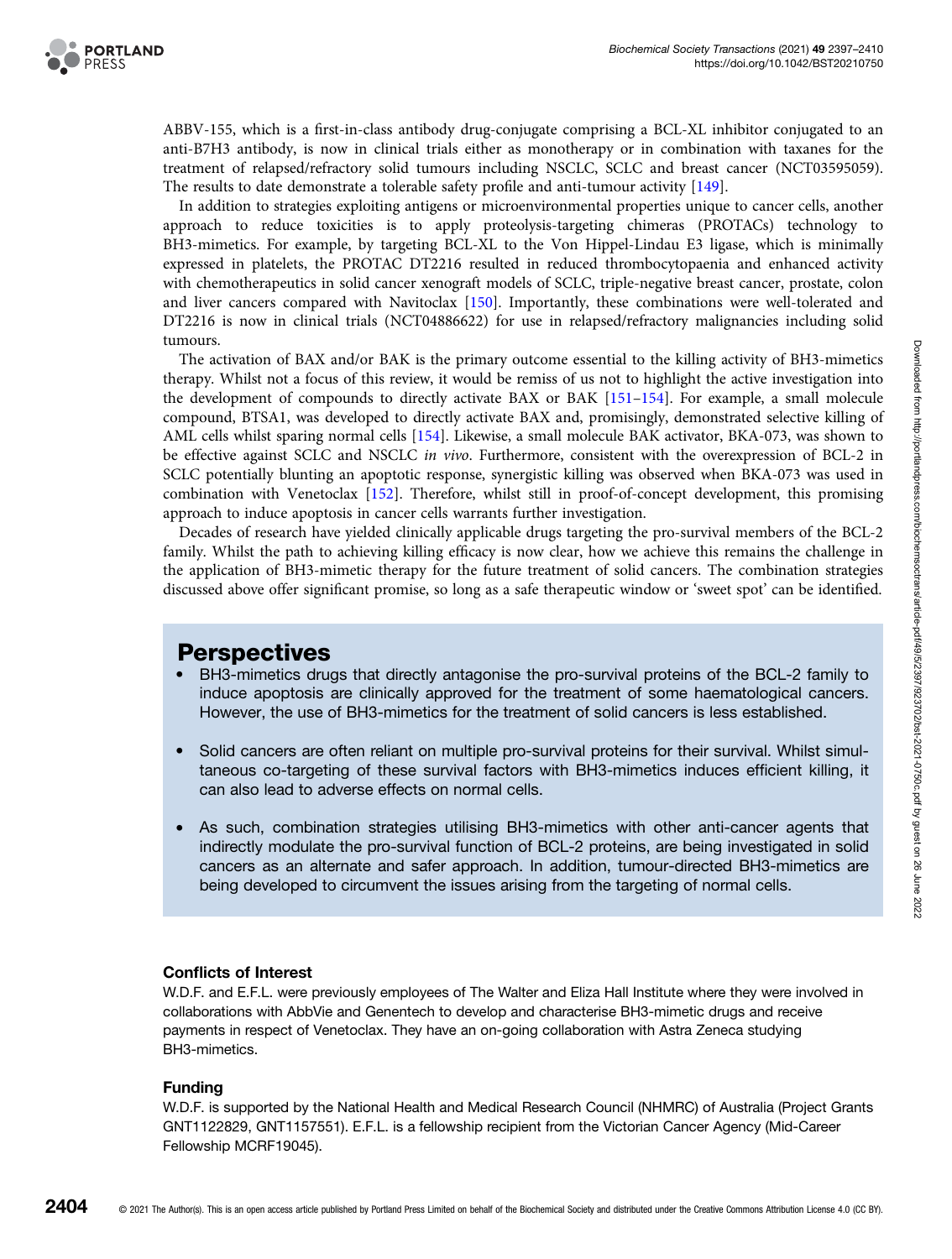

#### <span id="page-8-0"></span>Open Access

Open access for this article was enabled by the participation of La Trobe University in an all-inclusive Read & Publish pilot with Portland Press and the Biochemical Society under a transformative agreement with CAUL.

#### Author Contributions

W.D.F. and E.F.L. conceptualised the idea for the review, as well as wrote and reviewed the manuscript. All authors have read and agreed to the published version of the manuscript.

#### **Abbreviations**

AML, acute myeloid leukaemia; BAD, BCL2 associated agonist of cell death; BCL-2, b-cell lymphoma 2; BCL-W, b-cell lymphoma w (WEHI); BCL-XL, b-cell lymphoma-extra large; BET, bromodomain and extra-terminal; BFL-1, bcl-2-related gene in foetal liver 1; BH3, bcl-2 homology 3; BIM, bcl-2-like protein 11; BMF, bcl-2 modifying factor; CDK, cyclin-dependent kinase; CLL, chronic lymphocytic leukaemia; EGFR, epidermal growth factor receptor; FGFR1, fibroblast growth factor receptor 1; HDAC, histone deacetylase; MCL-1, myeloid cell leukaemia 1; mTOR, mechanistic target of rapamycin; MYCN, v-myc myelocytomatosis viral related oncogene, neuroblastoma derived; NF-κB, nuclear factor kappa-light-chain-enhancer of activated B cells; NOXA, phorbol-12-myristate-13-acetate-induced protein 1 (latin for damage); NSCLC, non-small cell lung cancer; PDX, patient-derived xenograft; PI3K, phosphatidylinositol-3-kinase; PROTAC, proteolysis-targeting chimaera; PUMA, p53 up-regulated modulator of apoptosis; SCLC, small cell lung cancer.

#### References

- 1 Certo, M., Moore V, D.G., Nishino, M., Wei, G., Korsmeyer, S., Armstrong, S.A. et al. (2006) Mitochondria primed by death signals determine cellular addiction to antiapoptotic BCL-2 family members. Cancer Cell 9, 351–365 <https://doi.org/10.1016/j.ccr.2006.03.027>
- 2 Dai, H., Ding, H., Meng, X.W., Peterson, K.L., Schneider, P.A., Karp, J.E. et al. (2015) Constitutive BAK activation as a determinant of drug sensitivity in malignant lymphohematopoietic cells. Genes Dev. 29, 2140–2152 <https://doi.org/10.1101/gad.267997.115>
- 3 O'Neill, K.L., Huang, K., Zhang, J., Chen, Y. and Luo, X. (2016) Inactivation of prosurvival Bcl-2 proteins activates Bax/Bak through the outer mitochondrial membrane. Genes Dev. 30, 973–988 <https://doi.org/10.1101/gad.276725.115>
- 4 Seymour, J.F., Kipps, T.J., Eichhorst, B., Hillmen, P., D'Rozario, J., Assouline, S. et al. (2018) Venetoclax-rituximab in relapsed or refractory chronic lymphocytic leukemia. N. Engl. J. Med. 378, 1107-1120 <https://doi.org/10.1056/NEJMoa1713976>
- 5 Fischer, K., Al-Sawaf, O., Bahlo, J., Fink, A.M., Tandon, M., Dixon, M. et al. (2019) Venetoclax and obinutuzumab in patients with CLL and coexisting conditions. N. Engl. J. Med. 380, 2225–2236 <https://doi.org/10.1056/NEJMoa1815281>
- 6 Daver, N., Wei, A.H., Pollyea, D.A., Fathi, A.T., Vyas, P. and DiNardo, C.D. (2020) New directions for emerging therapies in acute myeloid leukemia: the next chapter. Blood Cancer J. 10, 107 <https://doi.org/10.1038/s41408-020-00376-1>
- 7 Tse, C., Shoemaker, A.R., Adickes, J., Anderson, M.G., Chen, J., Jin, S. et al. (2008) ABT-263: a potent and orally bioavailable Bcl-2 family inhibitor. Cancer Res. 68, 3421–3428 <https://doi.org/10.1158/0008-5472.CAN-07-5836>
- 8 Arulananda, S., O'Brien, M., Evangelista, M., Harris, T.J., Steinohrt, N.S., Jenkins, L.J. et al. (2020) BCL-XL is an actionable target for treatment of malignant pleural mesothelioma. Cell Death Discov. 6, 114 <https://doi.org/10.1038/s41420-020-00348-1>
- 9 Shoemaker, A.R., Mitten, M.J., Adickes, J., Ackler, S., Refici, M., Ferguson, D. et al. (2008) Activity of the Bcl-2 family inhibitor ABT-263 in a panel of small cell lung cancer xenograft models. Clin. Cancer Res. 14, 3268-3277 <https://doi.org/10.1158/1078-0432.CCR-07-4622>
- 10 Chen, J., Jin, S., Abraham, V., Huang, X., Liu, B., Mitten, M.J. et al. (2011) The Bcl-2/Bcl-X(L)/Bcl-w inhibitor, navitoclax, enhances the activity of chemotherapeutic agents in vitro and in vivo. Mol. Cancer Ther. 10, 2340–2349 <https://doi.org/10.1158/1535-7163.MCT-11-0415>
- 11 Leverson, J.D., Phillips, D.C., Mitten, M.J., Boghaert, E.R., Diaz, D., Tahir, S.K. et al. (2015) Exploiting selective BCL-2 family inhibitors to dissect cell survival dependencies and define improved strategies for cancer therapy. Sci. Transl. Med. 7, 279ra40 <https://doi.org/10.1126/scitranslmed.aaa4642>
- 12 Potter, D.S., Du, R., Bhola, P., Bueno, R. and Letai, A. (2021) Dynamic BH3 profiling identifies active BH3 mimetic combinations in non-small cell lung cancer. Cell Death Dis. 12, 741 <https://doi.org/10.1038/s41419-021-04029-4>
- 13 Tan, N., Malek, M., Zha, J., Yue, P., Kassees, R., Berry, L. et al. (2011) Navitoclax enhances the efficacy of taxanes in non-small cell lung cancer models. Clin. Cancer Res. 17, 1394–1404 <https://doi.org/10.1158/1078-0432.CCR-10-2353>
- 14 Bai, L., Chen, J., McEachern, D., Liu, L., Zhou, H., Aguilar, A. et al. (2014) BM-1197: a novel and specific Bcl-2/Bcl-xL inhibitor inducing complete and long-lasting tumor regression in vivo. PLoS One 9, e99404 <https://doi.org/10.1371/journal.pone.0099404>
- 15 Nemati, F., de Montrion, C., Lang, G., Kraus-Berthier, L., Carita, G., Sastre-Garau, X. et al. (2014) Targeting Bcl-2/Bcl-XL induces antitumor activity in uveal melanoma patient-derived xenografts. PLoS One 9, e80836 <https://doi.org/10.1371/journal.pone.0080836>
- 16 Yi, H., Qiu, M.Z., Yuan, L., Luo, Q., Pan, W., Zhou, S. et al. (2020) Bcl-2/Bcl-xl inhibitor APG-1252-M1 is a promising therapeutic strategy for gastric carcinoma. Cancer Med. 9, 4197–4206 <https://doi.org/10.1002/cam4.3090>
- 17 Beroukhim, R., Mermel, C.H., Porter, D., Wei, G., Raychaudhuri, S., Donovan, J. et al. (2010) The landscape of somatic copy-number alteration across human cancers. Nature 463, 899-905 <https://doi.org/10.1038/nature08822>
- 18 Amundson, S.A., Myers, T.G., Scudiero, D., Kitada, S., Reed, J.C. and Fornace, Jr, A.J. (2000) An informatics approach identifying markers of chemosensitivity in human cancer cell lines. Cancer Res. 60, 6101-6110 PMID: [11085534](http://www.ncbi.nlm.nih.gov/pubmed/11085534)
- 19 Luo, M.J., Palmieri, M., Riffkin, C.D., Sakthianandeswaren, A., Djajawi, T.M., Hirokawa, Y. et al. (2020) Defining the susceptibility of colorectal cancers to BH3-mimetic compounds. Cell Death Dis. 11, 735 <https://doi.org/10.1038/s41419-020-02815-0>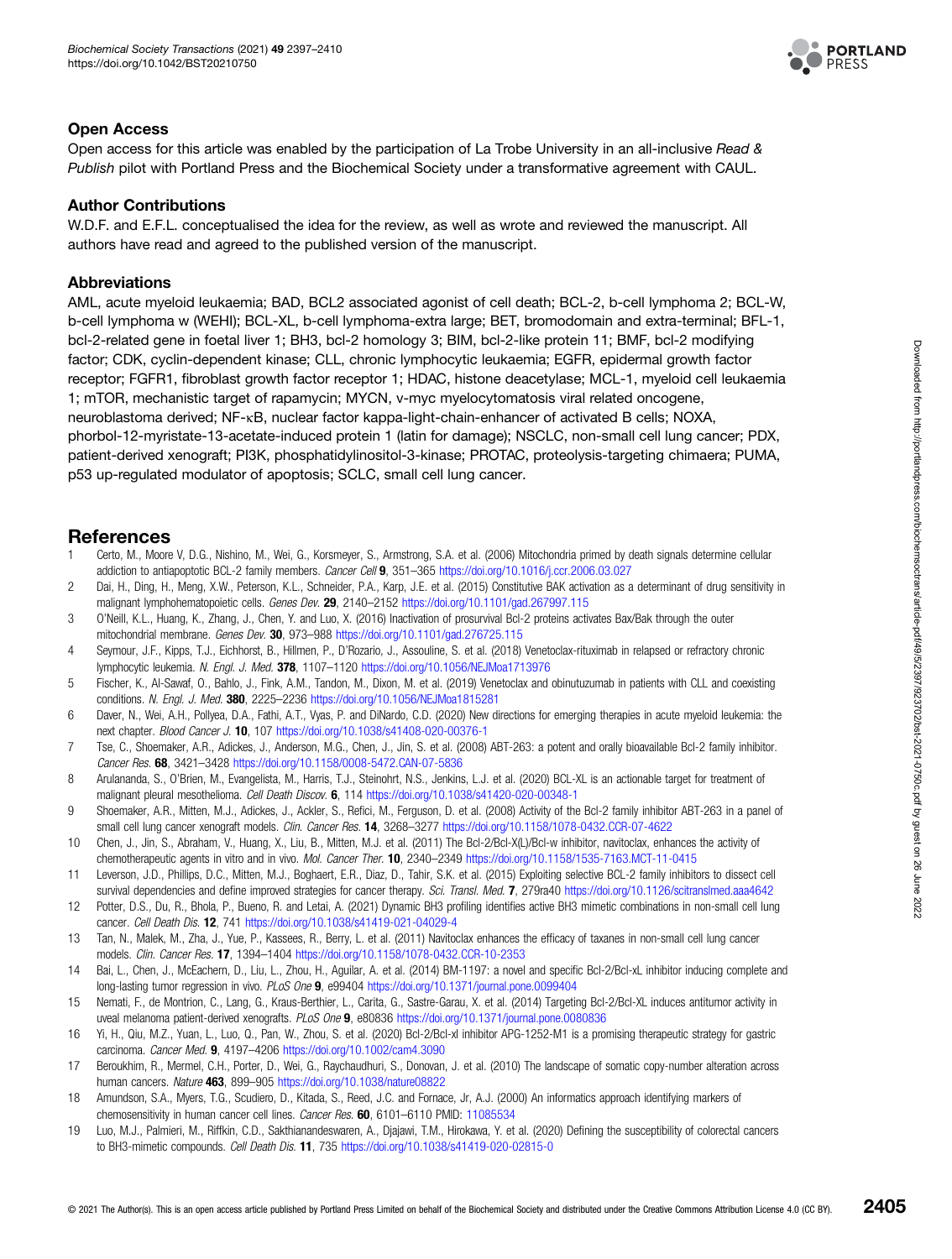<span id="page-9-0"></span>

- 20 Soderquist, R.S., Crawford, L., Liu, E., Lu, M., Agarwal, A., Anderson, G.R. et al. (2018) Systematic mapping of BCL-2 gene dependencies in cancer reveals molecular determinants of BH3 mimetic sensitivity. Nat. Commun. 9, 3513 <https://doi.org/10.1038/s41467-018-05815-z>
- 21 Zhang, H., Xue, J., Hessler, P., Tahir, S.K., Chen, J., Jin, S. et al. (2015) Genomic analysis and selective small molecule inhibition identifies BCL-X(L) as a critical survival factor in a subset of colorectal cancer. Mol. Cancer 14, 126 <https://doi.org/10.1186/s12943-015-0397-y>
- 22 Wang, L., Doherty, G.A., Judd, A.S., Tao, Z.F., Hansen, T.M., Frey, R.R. et al. (2020) Discovery of A-1331852, a first-in-class, potent, and orally-bioavailable BCL-XL inhibitor. ACS Med. Chem. Lett. 11, 1829-1836 <https://doi.org/10.1021/acsmedchemlett.9b00568>
- 23 Mason, K.D., Carpinelli, M.R., Fletcher, J.I., Collinge, J.E., Hilton, A.A., Ellis, S. et al. (2007) Programmed anuclear cell death delimits platelet life span. Cell 128, 1173–1186 <https://doi.org/10.1016/j.cell.2007.01.037>
- 24 Souers, A.J., Leverson, J.D., Boghaert, E.R., Ackler, S.L., Catron, N.D., Chen, J. et al. (2013) ABT-199, a potent and selective BCL-2 inhibitor, achieves antitumor activity while sparing platelets. Nat. Med. 19, 202-208 <https://doi.org/10.1038/nm.3048>
- 25 Kendall, J., Liu, Q., Bakleh, A., Krasnitz, A., Nguyen, K.C., Lakshmi, B. et al. (2007) Oncogenic cooperation and coamplification of developmental transcription factor genes in lung cancer. Proc. Natl Acad. Sci. U.S.A. 104, 16663-16668 <https://doi.org/10.1073/pnas.0708286104>
- 26 Weir, B.A., Woo, M.S., Getz, G., Perner, S., Ding, L., Beroukhim, R. et al. (2007) Characterizing the cancer genome in lung adenocarcinoma. Nature 450, 893–898 <https://doi.org/10.1038/nature06358>
- 27 Zhang, H., Guttikonda, S., Roberts, L., Uziel, T., Semizarov, D., Elmore, S.W. et al. (2011) Mcl-1 is critical for survival in a subgroup of non-small-cell lung cancer cell lines. Oncogene 30, 1963–1968 <https://doi.org/10.1038/onc.2010.559>
- 28 Lin, W.M., Baker, A.C., Beroukhim, R., Winckler, W., Feng, W., Marmion, J.M. et al. (2008) Modeling genomic diversity and tumor dependency in malignant melanoma. Cancer Res. 68, 664-673 <https://doi.org/10.1158/0008-5472.CAN-07-2615>
- 29 Modugno, M., Banfi, P., Gasparri, F., Borzilleri, R., Carter, P., Cornelius, L. et al. (2015) Mcl-1 antagonism is a potential therapeutic strategy in a subset of solid cancers. Exp. Cell Res. 332, 267–277 <https://doi.org/10.1016/j.yexcr.2014.11.022>
- 30 Goodwin, C.M., Rossanese, O.W., Olejniczak, E.T. and Fesik, S.W. (2015) Myeloid cell leukemia-1 is an important apoptotic survival factor in triple-negative breast cancer. Cell Death Differ. 22, 2098-2106 <https://doi.org/10.1038/cdd.2015.73>
- 31 Merino, D., Whittle, J.R., Vaillant, F., Serrano, A., Gong, J.N., Giner, G. et al. (2017) Synergistic action of the MCL-1 inhibitor S63845 with current therapies in preclinical models of triple-negative and HER2-amplified breast cancer. Sci. Transl. Med. 9, eaam7049 [https://doi.org/10.1126/](https://doi.org/10.1126/scitranslmed.aam7049) [scitranslmed.aam7049](https://doi.org/10.1126/scitranslmed.aam7049)
- 32 Young, A.I., Law, A.M., Castillo, L., Chong, S., Cullen, H.D., Koehler, M. et al. (2016) MCL-1 inhibition provides a new way to suppress breast cancer metastasis and increase sensitivity to dasatinib. Breast Cancer Res. 18, 125 <https://doi.org/10.1186/s13058-016-0781-6>
- 33 Balko, J.M., Giltnane, J.M., Wang, K., Schwarz, L.J., Young, C.D., Cook, R.S. et al. (2014) Molecular profiling of the residual disease of triple-negative breast cancers after neoadjuvant chemotherapy identifies actionable therapeutic targets. Cancer Discov. 4, 232-245 [https://doi.org/10.1158/](https://doi.org/10.1158/2159-8290.CD-13-0286) [2159-8290.CD-13-0286](https://doi.org/10.1158/2159-8290.CD-13-0286)
- 34 Ding, Q., He, X., Xia, W., Hsu, J.M., Chen, C.T., Li, L.Y. et al. (2007) Myeloid cell leukemia-1 inversely correlates with glycogen synthase kinase-3beta activity and associates with poor prognosis in human breast cancer. Cancer Res. 67, 4564–4571 <https://doi.org/10.1158/0008-5472.CAN-06-1788>
- 35 Leverson, J.D., Zhang, H., Chen, J., Tahir, S.K., Phillips, D.C., Xue, J. et al. (2015) Potent and selective small-molecule MCL-1 inhibitors demonstrate on-target cancer cell killing activity as single agents and in combination with ABT-263 (navitoclax). Cell Death Dis. 6, e1590 [https://doi.org/10.1038/](https://doi.org/10.1038/cddis.2014.561) [cddis.2014.561](https://doi.org/10.1038/cddis.2014.561)
- 36 Pelz, N.F., Bian, Z., Zhao, B., Shaw, S., Tarr, J.C., Belmar, J. et al. (2016) Discovery of 2-indole-acylsulfonamide myeloid cell leukemia 1 (Mcl-1) inhibitors using fragment-based methods. J. Med. Chem. 59, 2054–2066 <https://doi.org/10.1021/acs.jmedchem.5b01660>
- 37 Kotschy, A., Szlavik, Z., Murray, J., Davidson, J., Maragno, A.L., Le Toumelin-Braizat, G. et al. (2016) The MCL1 inhibitor S63845 is tolerable and effective in diverse cancer models. Nature 538, 477-482 <https://doi.org/10.1038/nature19830>
- 38 Tron, A.E., Belmonte, M.A., Adam, A., Aquila, B.M., Boise, L.H., Chiarparin, E. et al. (2018) Discovery of Mcl-1-specific inhibitor AZD5991 and preclinical activity in multiple myeloma and acute myeloid leukemia. Nat. Commun. 9, 5341 <https://doi.org/10.1038/s41467-018-07551-w>
- 39 Ramsey, H.E., Fischer, M.A., Lee, T., Gorska, A.E., Arrate, M.P., Fuller, L. et al. (2018) A Novel MCL1 inhibitor combined with venetoclax rescues venetoclax-resistant acute myelogenous leukemia. Cancer Discov. 8, 1566–1581 <https://doi.org/10.1158/2159-8290.CD-18-0140>
- 40 Nangia, V., Siddiqui, F.M., Caenepeel, S., Timonina, D., Bilton, S.J., Phan, N. et al. (2018) Exploiting MCL1 dependency with combination MEK + MCL1 inhibitors leads to induction of apoptosis and tumor regression in KRAS-mutant non-small cell lung cancer. Cancer Discov. 8, 1598–1613 [https://doi.](https://doi.org/10.1158/2159-8290.CD-18-0277) [org/10.1158/2159-8290.CD-18-0277](https://doi.org/10.1158/2159-8290.CD-18-0277)
- 41 Caenepeel, S., Brown, S.P., Belmontes, B., Moody, G., Keegan, K.S., Chui, D. et al. (2018) AMG 176, a selective MCL1 inhibitor, is effective in hematologic cancer models alone and in combination with established therapies. Cancer Discov. 8, 1582–1597 [https://doi.org/10.1158/2159-8290.](https://doi.org/10.1158/2159-8290.CD-18-0387) [CD-18-0387](https://doi.org/10.1158/2159-8290.CD-18-0387)
- 42 Ikegaki, N., Katsumata, M., Minna, J. and Tsujimoto, Y. (1994) Expression of bcl-2 in small cell lung carcinoma cells. Cancer Res. 54, 6-8 PMID: [8261463](http://www.ncbi.nlm.nih.gov/pubmed/8261463)
- 43 Jiang, S.X., Sato, Y., Kuwao, S. and Kameya, T. (1995) Expression of bcl-2 oncogene protein is prevalent in small cell lung carcinomas. J. Pathol. 177, 135–138 <https://doi.org/10.1002/path.1711770206>
- 44 Hann, C.L., Daniel, V.C., Sugar, E.A., Dobromilskaya, I., Murphy, S.C., Cope, L. et al. (2008) Therapeutic efficacy of ABT-737, a selective inhibitor of BCL-2, in small cell lung cancer. Cancer Res. 68, 2321–2328 <https://doi.org/10.1158/0008-5472.CAN-07-5031>
- 45 Gandhi, L., Camidge, D.R., de Oliveira M, R., Bonomi, P., Gandara, D., Khaira, D. et al. (2011) Phase I study of navitoclax (ABT-263), a novel Bcl-2 family inhibitor, in patients with small-cell lung cancer and other solid tumors. J. Clin. Oncol. 29, 909-916 <https://doi.org/10.1200/JCO.2010.31.6208>
- 46 Rudin, C.M., Hann, C.L., Garon, E.B., de Oliveira M, R., Bonomi, P.D., Camidge, D.R. et al. (2012) Phase II study of single-agent navitoclax (ABT-263) and biomarker correlates in patients with relapsed small cell lung cancer. Clin Cancer Res. 18, 3163-3169 [https://doi.org/10.1158/1078-0432.](https://doi.org/10.1158/1078-0432.CCR-11-3090) [CCR-11-3090](https://doi.org/10.1158/1078-0432.CCR-11-3090)
- 47 Lochmann, T.L., Floros, K.V., Naseri, M., Powell, K.M., Cook, W., March, R.J. et al. (2018) Venetoclax is effective in small-cell lung cancers with high BCL-2 expression. Clin. Cancer Res. 24, 360–369 <https://doi.org/10.1158/1078-0432.CCR-17-1606>
- 48 Ham, J., Costa, C., Sano, R., Lochmann, T.L., Sennott, E.M., Patel, N.U. et al. (2016) Exploitation of the apoptosis-primed state of MYCN-amplified neuroblastoma to develop a potent and specific targeted therapy combination. Cancer Cell 29, 159-172 <https://doi.org/10.1016/j.ccell.2016.01.002>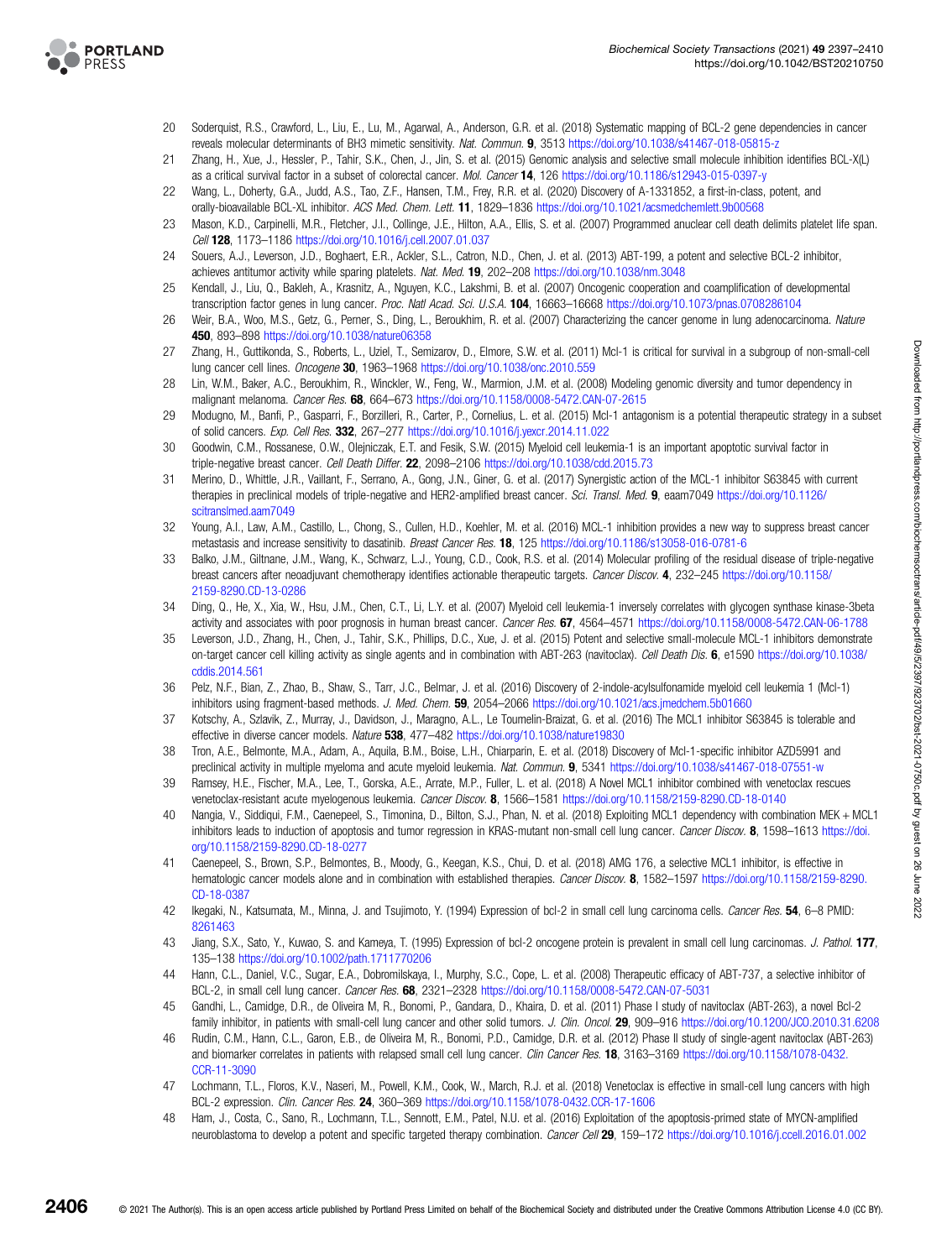

- <span id="page-10-0"></span>49 Bate-Eya, L.T., den Hartog, I.J., van der Ploeg, I., Schild, L., Koster, J., Santo, E.E. et al. (2016) High efficacy of the BCL-2 inhibitor ABT199 (venetoclax) in BCL-2 high-expressing neuroblastoma cell lines and xenografts and rational for combination with MCL-1 inhibition. Oncotarget 7, 27946–27958 <https://doi.org/10.18632/oncotarget.8547>
- 50 Lamers, F., Schild, L., den Hartog, I.J., Ebus, M.E., Westerhout, E.M., Ora, I. et al. (2012) Targeted BCL2 inhibition effectively inhibits neuroblastoma tumour growth. Eur. J. Cancer 48, 3093–3103 <https://doi.org/10.1016/j.ejca.2012.01.037>
- 51 Tanos, R., Karmali, D., Nalluri, S. and Goldsmith, K.C. (2016) Select Bcl-2 antagonism restores chemotherapy sensitivity in high-risk neuroblastoma. BMC Cancer 16, 97 <https://doi.org/10.1186/s12885-016-2129-0>
- 52 Dawson, S.J., Makretsov, N., Blows, F.M., Driver, K.E., Provenzano, E., Le Quesne, J. et al. (2010) BCL2 in breast cancer: a favourable prognostic marker across molecular subtypes and independent of adjuvant therapy received. Br. J. Cancer 103, 668–675 [https://doi.org/10.1038/sj.bjc.](https://doi.org/10.1038/sj.bjc.6605736) [6605736](https://doi.org/10.1038/sj.bjc.6605736)
- 53 Vaillant, F., Merino, D., Lee, L., Breslin, K., Pal, B., Ritchie, M.E. et al. (2013) Targeting BCL-2 with the BH3 mimetic ABT-199 in estrogen receptor-positive breast cancer. Cancer Cell 24, 120–129 <https://doi.org/10.1016/j.ccr.2013.06.002>
- 54 Lok, S.W., Whittle, J.R., Vaillant, F., Teh, C.E., Lo, L.L., Policheni, A.N. et al. (2019) A phase Ib dose-escalation and expansion study of the BCL2 inhibitor venetoclax combined with tamoxifen in ER and BCL2-positive metastatic breast cancer. Cancer Discov. 9, 354–369 [https://doi.org/10.1158/](https://doi.org/10.1158/2159-8290.CD-18-1151) [2159-8290.CD-18-1151](https://doi.org/10.1158/2159-8290.CD-18-1151)
- 55 Morales, A.A., Olsson, A., Celsing, F., Osterborg, A., Jondal, M. and Osorio, L.M. (2005) High expression of bfl-1 contributes to the apoptosis resistant phenotype in B-cell chronic lymphocytic leukemia. Int. J. Cancer 113, 730–737 <https://doi.org/10.1002/ijc.20614>
- 56 Nagy, B., Lundan, T., Larramendy, M.L., Aalto, Y., Zhu, Y., Niini, T. et al. (2003) Abnormal expression of apoptosis-related genes in haematological malignancies: overexpression of MYC is poor prognostic sign in mantle cell lymphoma. Br. J. Haematol. 120, 434-441 [https://doi.org/10.1046/j.](https://doi.org/10.1046/j.1365-2141.2003.04121.x) [1365-2141.2003.04121.x](https://doi.org/10.1046/j.1365-2141.2003.04121.x)
- 57 Park, I.C., Lee, S.H., Whang, D.Y., Hong, W.S., Choi, S.S., Shin, H.S. et al. (1997) Expression of a novel Bcl-2 related gene, Bfl-1, in various human cancers and cancer cell lines. Anticancer Res. 17, 4619–4622 PMID: [9494579](http://www.ncbi.nlm.nih.gov/pubmed/9494579)
- 58 Beverly, L.J. and Varmus, H.E. (2009) MYC-induced myeloid leukemogenesis is accelerated by all six members of the antiapoptotic BCL family. Oncogene 28, 1274–1279 <https://doi.org/10.1038/onc.2008.466>
- 59 Yoon, H.S., Hong, S.H., Kang, H.J., Ko, B.K., Ahn, S.H. and Huh, J.R. (2003) Bfl-1 gene expression in breast cancer: its relationship with other prognostic factors. J. Korean Med. Sci. 18, 225–230 <https://doi.org/10.3346/jkms.2003.18.2.225>
- 60 Haq, R., Yokoyama, S., Hawryluk, E.B., Jonsson, G.B., Frederick, D.T., McHenry, K. et al. (2013) BCL2A1 is a lineage-specific antiapoptotic melanoma oncogene that confers resistance to BRAF inhibition. Proc. Natl Acad. Sci. U.S.A. 110, 4321-4326 <https://doi.org/10.1073/pnas.1205575110>
- 61 Hind, C.K., Carter, M.J., Harris, C.L., Chan, H.T., James, S. and Cragg, M.S. (2015) Role of the pro-survival molecule Bfl-1 in melanoma. Int. J. Biochem. Cell Biol. 59, 94–102 <https://doi.org/10.1016/j.biocel.2014.11.015>
- 62 Lee, E.F., Harris, T.J., Tran, S., Evangelista, M., Arulananda, S., John, T. et al. (2019) BCL-XL and MCL-1 are the key BCL-2 family proteins in melanoma cell survival. Cell Death Dis. 10, 342 <https://doi.org/10.1038/s41419-019-1568-3>
- 63 Lucas, K.M., Mohana-Kumaran, N., Lau, D., Zhang, X.D., Hersey, P., Huang, D.C. et al. (2012) Modulation of NOXA and MCL-1 as a strategy for sensitizing melanoma cells to the BH3-mimetic ABT-737. Clin Cancer Res. 18, 783-795 <https://doi.org/10.1158/1078-0432.CCR-11-1166>
- 64 Mukherjee, N., Amato, C.M., Skees, J., Todd, K.J., Lambert, K.A., Robinson, W.A. et al. (2020) Simultaneously inhibiting BCL2 and MCL1 is a therapeutic option for patients with advanced melanoma. Cancers (Basel) 12, 2182 <https://doi.org/10.3390/cancers12082182>
- 65 Mukherjee, N., Skees, J., Todd, K.J., West, D.A., Lambert, K.A., Robinson, W.A. et al. (2020) MCL1 inhibitors S63845/MIK665 plus Navitoclax synergistically kill difficult-to-treat melanoma cells. Cell Death Dis. 11, 443 <https://doi.org/10.1038/s41419-020-2646-2>
- 66 Senft, D., Berking, C., Graf, S.A., Kammerbauer, C., Ruzicka, T. and Besch, R. (2012) Selective induction of cell death in melanoma cell lines through targeting of Mcl-1 and A1. PLoS One 7, e30821 <https://doi.org/10.1371/journal.pone.0030821>
- 67 Adams, C.M., Kim, A.S., Mitra, R., Choi, J.K., Gong, J.Z. and Eischen, C.M. (2017) BCL-W has a fundamental role in B cell survival and lymphomagenesis. J. Clin. Invest. 127, 635–650 <https://doi.org/10.1172/JCI89486>
- 68 Adams, C.M., Mitra, R., Gong, J.Z. and Eischen, C.M. (2017) Non-Hodgkin and Hodgkin lymphomas select for overexpression of BCLW. Clin. Cancer Res. 23, 7119–7129 <https://doi.org/10.1158/1078-0432.CCR-17-1144>
- 69 Bandres, E., Cubedo, E., Agirre, X., Malumbres, R., Zarate, R., Ramirez, N. et al. (2006) Identification by real-time PCR of 13 mature microRNAs differentially expressed in colorectal cancer and non-tumoral tissues. Mol. Cancer 5, 29 <https://doi.org/10.1186/1476-4598-5-29>
- 70 Chen, X.N., Wang, K.F., Xu, Z.Q., Li, S.J., Liu, Q., Fu, D.H. et al. (2014) MiR-133b regulates bladder cancer cell proliferation and apoptosis by targeting Bcl-w and Akt1. Cancer Cell Int. 14, 70 <https://doi.org/10.1186/s12935-014-0070-3>
- 71 Crawford, M., Batte, K., Yu, L., Wu, X., Nuovo, G.J., Marsh, C.B. et al. (2009) MicroRNA 133B targets pro-survival molecules MCL-1 and BCL2L2 in lung cancer. Biochem. Biophys. Res. Commun. 388, 483–489 <https://doi.org/10.1016/j.bbrc.2009.07.143>
- 72 Bisaillon, R., Moison, C., Thiollier, C., Krosl, J., Bordeleau, M.E., Lehnertz, B. et al. (2020) Genetic characterization of ABT-199 sensitivity in human AML. Leukemia 34, 63–74 <https://doi.org/10.1038/s41375-019-0485-x>
- 73 Boiko, S., Proia, T., San Martin, M., Gregory, G.P., Wu, M.M., Aryal, N. et al. (2021) Targeting Bfl-1 via acute CDK9 inhibition overcomes intrinsic BH3-mimetic resistance in lymphomas. Blood 137, 2947–2957 <https://doi.org/10.1182/blood.2020008528>
- 74 Esteve-Arenys, A. and Roue, G. (2018) BFL-1 expression determines the efficacy of venetoclax in MYC+/BCL2+ double hit lymphoma. Oncoscience 5, 59–61 <https://doi.org/10.18632/oncoscience.402>
- 75 Pei, S., Pollyea, D.A., Gustafson, A., Stevens, B.M., Minhajuddin, M., Fu, R. et al. (2020) Monocytic subclones confer resistance to venetoclax-based therapy in patients with acute myeloid leukemia. Cancer Discov. 10, 536-551 <https://doi.org/10.1158/2159-8290.CD-19-0710>
- 76 Yecies, D., Carlson, N.E., Deng, J. and Letai, A. (2010) Acquired resistance to ABT-737 in lymphoma cells that up-regulate MCL-1 and BFL-1. Blood 115, 3304–3313 <https://doi.org/10.1182/blood-2009-07-233304>
- 77 Lessene, G., Czabotar, P.E., Sleebs, B.E., Zobel, K., Lowes, K.N., Adams, J.M. et al. (2013) Structure-guided design of a selective BCL-X(L) inhibitor. Nat. Chem. Biol. 9, 390–397 <https://doi.org/10.1038/nchembio.1246>
- 78 Li, X., Dou, J., You, Q. and Jiang, Z. (2021) Inhibitors of BCL2A1/Bfl-1 protein: potential stock in cancer therapy. Eur. J. Med. Chem. 220, 113539 <https://doi.org/10.1016/j.ejmech.2021.113539>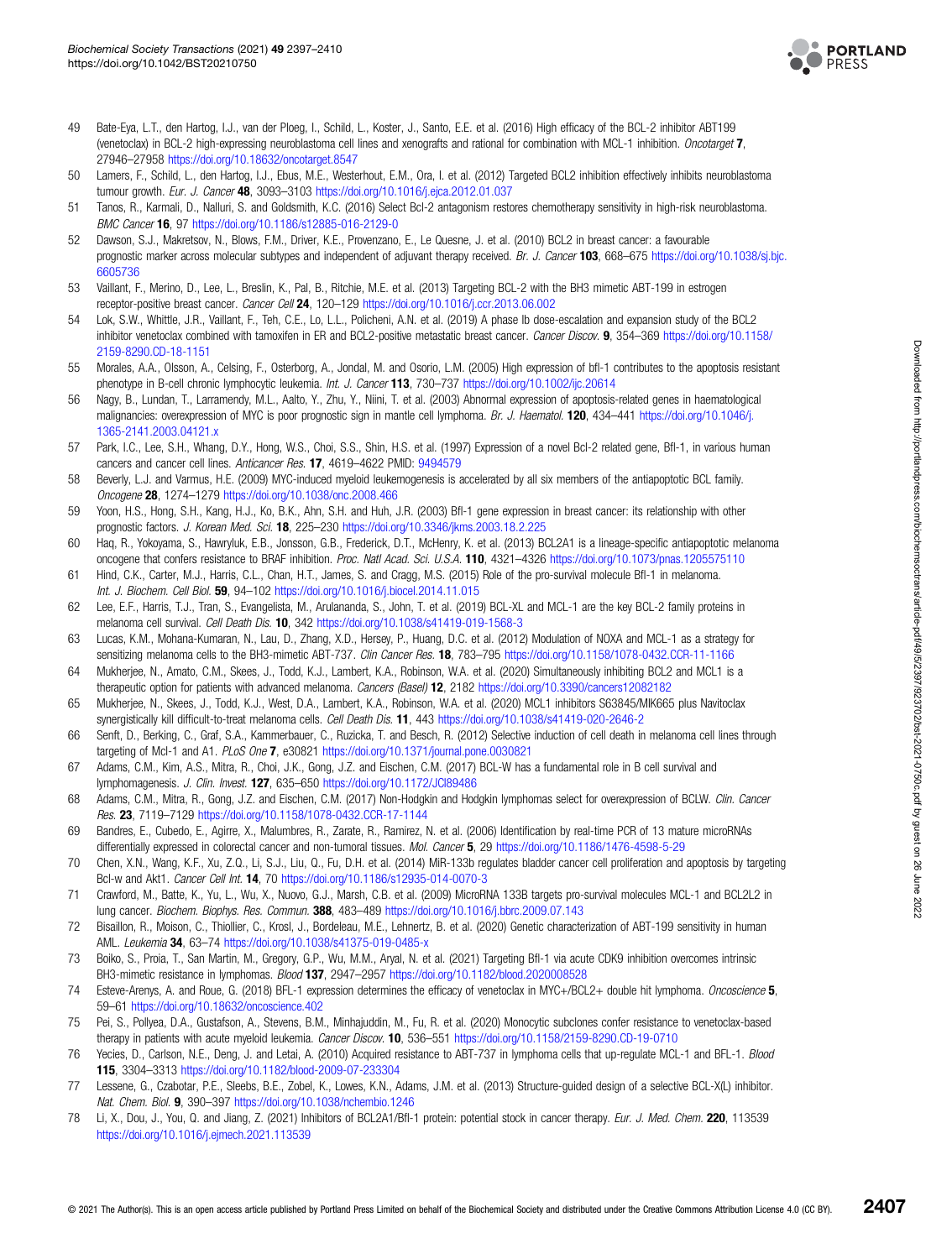<span id="page-11-0"></span>

- 79 Weeden, C.E., Ah-Cann, C., Holik, A.Z., Pasquet, J., Garnier, J.M., Merino, D. et al. (2018) Dual inhibition of BCL-XL and MCL-1 is required to induce tumour regression in lung squamous cell carcinomas sensitive to FGFR inhibition. Oncogene 37, 4475-4488 [https://doi.org/10.1038/](https://doi.org/10.1038/s41388-018-0268-2) [s41388-018-0268-2](https://doi.org/10.1038/s41388-018-0268-2)
- 80 Arulananda, S., O'Brien, M., Evangelista, M., Jenkins, L.J., Poh, A.R., Walkiewicz, M. et al. (2021) A novel BH3-mimetic, AZD0466, targeting BCL-XL and BCL-2 is effective in pre-clinical models of malignant pleural mesothelioma. Cell Death Discov. 7, 122 <https://doi.org/10.1038/s41420-021-00505-0>
- 81 Jackson, M.R., Ashton, M., Koessinger, A.L., Dick, C., Verheij, M. and Chalmers, A.J. (2020) Mesothelioma cells depend on the antiapoptotic protein Bcl-xL for survival and are sensitized to ionizing radiation by BH3-mimetics. Int. J. Radiat. Oncol. Biol. Phys. 106, 867–877 [https://doi.org/10.1016/j.](https://doi.org/10.1016/j.ijrobp.2019.11.029) iirobp.2019.11.029
- 82 Anderson, G.R., Wardell, S.E., Cakir, M., Crawford, L., Leeds, J.C., Nussbaum, D.P. et al. (2016) PIK3CA mutations enable targeting of a breast tumor dependency through mTOR-mediated MCL-1 translation. Sci. Transl. Med. 8, 369ra175 <https://doi.org/10.1126/scitranslmed.aae0348>
- 83 Faber, A.C., Farago, A.F., Costa, C., Dastur, A., Gomez-Caraballo, M., Robbins, R. et al. (2015) Assessment of ABT-263 activity across a cancer cell line collection leads to a potent combination therapy for small-cell lung cancer. Proc. Natl Acad. Sci. U.S.A. 112, E1288–E1296 [https://doi.org/10.](https://doi.org/10.1073/pnas.1411848112) [1073/pnas.1411848112](https://doi.org/10.1073/pnas.1411848112)
- 84 Xiao, Y., Nimmer, P., Sheppard, G.S., Bruncko, M., Hessler, P., Lu, X. et al. (2015) MCL-1 is a key determinant of breast cancer cell survival: validation of MCL-1 dependency utilizing a highly selective small molecule inhibitor. Mol. Cancer Ther. 14, 1837–1847 [https://doi.org/10.1158/1535-7163.](https://doi.org/10.1158/1535-7163.MCT-14-0928) [MCT-14-0928](https://doi.org/10.1158/1535-7163.MCT-14-0928)
- 85 Arai, S., Jonas, O., Whitman, M.A., Corey, E., Balk, S.P. and Chen, S. (2018) Tyrosine kinase inhibitors increase MCL1 degradation and in combination with BCLXL/BCL2 inhibitors drive prostate cancer apoptosis. Clin. Cancer Res. 24, 5458-5470 <https://doi.org/10.1158/1078-0432.CCR-18-0549>
- 86 Place, A.E., Goldsmith, K., Bourquin, J.P., Loh, M.L., Gore, L., Morgenstern, D.A. et al. (2018) Accelerating drug development in pediatric cancer: a novel phase I study design of venetoclax in relapsed/refractory malignancies. Future Oncol. 14, 2115–2129 <https://doi.org/10.2217/fon-2018-0121>
- 87 Cancer Genome Atlas N. (2015) Genomic classification of cutaneous melanoma. Cell 161, 1681-1696 <https://doi.org/10.1016/j.cell.2015.05.044.>
- 88 Hikita, H., Takehara, T., Shimizu, S., Kodama, T., Li, W., Miyagi, T. et al. (2009) Mcl-1 and Bcl-xL cooperatively maintain integrity of hepatocytes in developing and adult murine liver. Hepatology 50, 1217-1226 <https://doi.org/10.1002/hep.23126>
- 89 Debrincat, M.A., Josefsson, E.C., James, C., Henley, K.J., Ellis, S., Lebois, M. et al. (2012) Mcl-1 and Bcl-x(L) coordinately regulate megakaryocyte survival. Blood 119, 5850–5858 <https://doi.org/10.1182/blood-2011-12-398834>
- 90 Ke, F., Lancaster, G.I., Grabow, S., Murphy, A.J. and Strasser, A. (2020) Combined reduction in the expression of MCL-1 and BCL-2 reduces organismal size in mice. Cell Death Dis. 11, 185 <https://doi.org/10.1038/s41419-020-2376-5>
- 91 Wei, A.H., Roberts, A.W., Spencer, A., Rosenberg, A.S., Siegel, D., Walter, R.B. et al. (2020) Targeting MCL-1 in hematologic malignancies: rationale and progress. Blood Rev. 44, 100672 <https://doi.org/10.1016/j.blre.2020.100672>
- 92 Delbridge, A.R. and Strasser, A. (2015) The BCL-2 protein family, BH3-mimetics and cancer therapy. Cell Death Differ. 22, 1071-1080 [https://doi.org/](https://doi.org/10.1038/cdd.2015.50) [10.1038/cdd.2015.50](https://doi.org/10.1038/cdd.2015.50)
- 93 Oakes, S.R., Vaillant, F., Lim, E., Lee, L., Breslin, K., Feleppa, F. et al. (2012) Sensitization of BCL-2-expressing breast tumors to chemotherapy by the BH3 mimetic ABT-737. Proc. Natl Acad. Sci. U.S.A. 109, 2766–2771 <https://doi.org/10.1073/pnas.1104778108>
- 94 Wong, M., Tan, N., Zha, J., Peale, F.V., Yue, P., Fairbrother, W.J. et al. (2012) Navitoclax (ABT-263) reduces Bcl-x(L)-mediated chemoresistance in ovarian cancer models. Mol. Cancer Ther. 11, 1026–1035 <https://doi.org/10.1158/1535-7163.MCT-11-0693>
- 95 Duan, Z., Chinn, D., Tu, M.J., Zhang, Q.Y., Huynh, J., Chen, J. et al. (2019) Novel synergistic combination of mitotic arrest and promotion of apoptosis for treatment of pancreatic adenocarcinoma. Transl. Oncol. 12, 683–692 <https://doi.org/10.1016/j.tranon.2019.01.009>
- 96 Inuzuka, H., Shaik, S., Onoyama, I., Gao, D., Tseng, A., Maser, R.S. et al. (2011) SCF(FBW7) regulates cellular apoptosis by targeting MCL1 for ubiquitylation and destruction. Nature 471, 104-109 <https://doi.org/10.1038/nature09732>
- 97 Wertz, I.E. Kusam, S., Lam, C., Okamoto, T., Sandoval, W., Anderson, D.J. et al. (2011) Sensitivity to antitubulin chemotherapeutics is regulated by MCL1 and FBW7. Nature 471, 110–114 <https://doi.org/10.1038/nature09779>
- 98 Bah, N., Maillet, L., Ryan, J., Dubreil, S., Gautier, F., Letai, A. et al. (2014) Bcl-xL controls a switch between cell death modes during mitotic arrest. Cell Death Dis. 5, e1291 <https://doi.org/10.1038/cddis.2014.251>
- 99 Terrano, D.T., Upreti, M. and Chambers, T.C. (2010) Cyclin-dependent kinase 1-mediated Bcl-xL/Bcl-2 phosphorylation acts as a functional link coupling mitotic arrest and apoptosis. Mol. Cell. Biol. 30, 640-656 <https://doi.org/10.1128/MCB.00882-09>
- 100 Puthalakath, H., Huang, D.C., O'Reilly, L.A., King, S.M. and Strasser, A. (1999) The proapoptotic activity of the Bcl-2 family member Bim is regulated by interaction with the dynein motor complex. Mol. Cell 3, 287-296 [https://doi.org/10.1016/S1097-2765\(00\)80456-6](https://doi.org/10.1016/S1097-2765(00)80456-6)
- 101 Tan, T.T., Degenhardt, K., Nelson, D.A., Beaudoin, B., Nieves-Neira, W., Bouillet, P. et al. (2005) Key roles of BIM-driven apoptosis in epithelial tumors and rational chemotherapy. Cancer Cell 7, 227–238 <https://doi.org/10.1016/j.ccr.2005.02.008>
- 102 Lohard, S., Bourgeois, N., Maillet, L., Gautier, F., Fetiveau, A., Lasla, H. et al. (2020) STING-dependent paracriny shapes apoptotic priming of breast tumors in response to anti-mitotic treatment. Nat. Commun. 11, 259 <https://doi.org/10.1038/s41467-019-13689-y>
- 103 Booy, E.P., Henson, E.S. and Gibson, S.B. (2011) Epidermal growth factor regulates Mcl-1 expression through the MAPK-Elk-1 signalling pathway contributing to cell survival in breast cancer. Oncogene 30, 2367–2378 <https://doi.org/10.1038/onc.2010.616>
- 104 Domina, A.M., Vrana, J.A., Gregory, M.A., Hann, S.R. and Craig, R.W. (2004) MCL1 is phosphorylated in the PEST region and stabilized upon ERK activation in viable cells, and at additional sites with cytotoxic okadaic acid or taxol. Oncogene 23, 5301-5315 <https://doi.org/10.1038/sj.onc.1207692>
- 105 Townsend, K.J., Zhou, P., Qian, L., Bieszczad, C.K., Lowrey, C.H., Yen, A. et al. (1999) Regulation of MCL1 through a serum response factor/ Elk-1-mediated mechanism links expression of a viability-promoting member of the BCL2 family to the induction of hematopoietic cell differentiation. J. Biol. Chem. 274, 1801–1813 <https://doi.org/10.1074/jbc.274.3.1801>
- 106 Zhang, Y., Zhou, L., Leng, Y., Dai, Y., Orlowski, R.Z. and Grant, S. (2017) Positive transcription elongation factor b (P-TEFb) is a therapeutic target in human multiple myeloma. Oncotarget 8, 59476–59491 <https://doi.org/10.18632/oncotarget.19761>
- 107 Ley, R., Balmanno, K., Hadfield, K., Weston, C. and Cook, S.J. (2003) Activation of the ERK1/2 signaling pathway promotes phosphorylation and proteasome-dependent degradation of the BH3-only protein, Bim. J. Biol. Chem. 278, 18811–18816 <https://doi.org/10.1074/jbc.M301010200>
- 108 Luciano, F., Jacquel, A., Colosetti, P., Herrant, M., Cagnol, S., Pages, G. et al. (2003) Phosphorylation of Bim-EL by Erk1/2 on serine 69 promotes its degradation via the proteasome pathway and regulates its proapoptotic function. Oncogene 22, 6785–6793 <https://doi.org/10.1038/sj.onc.1206792>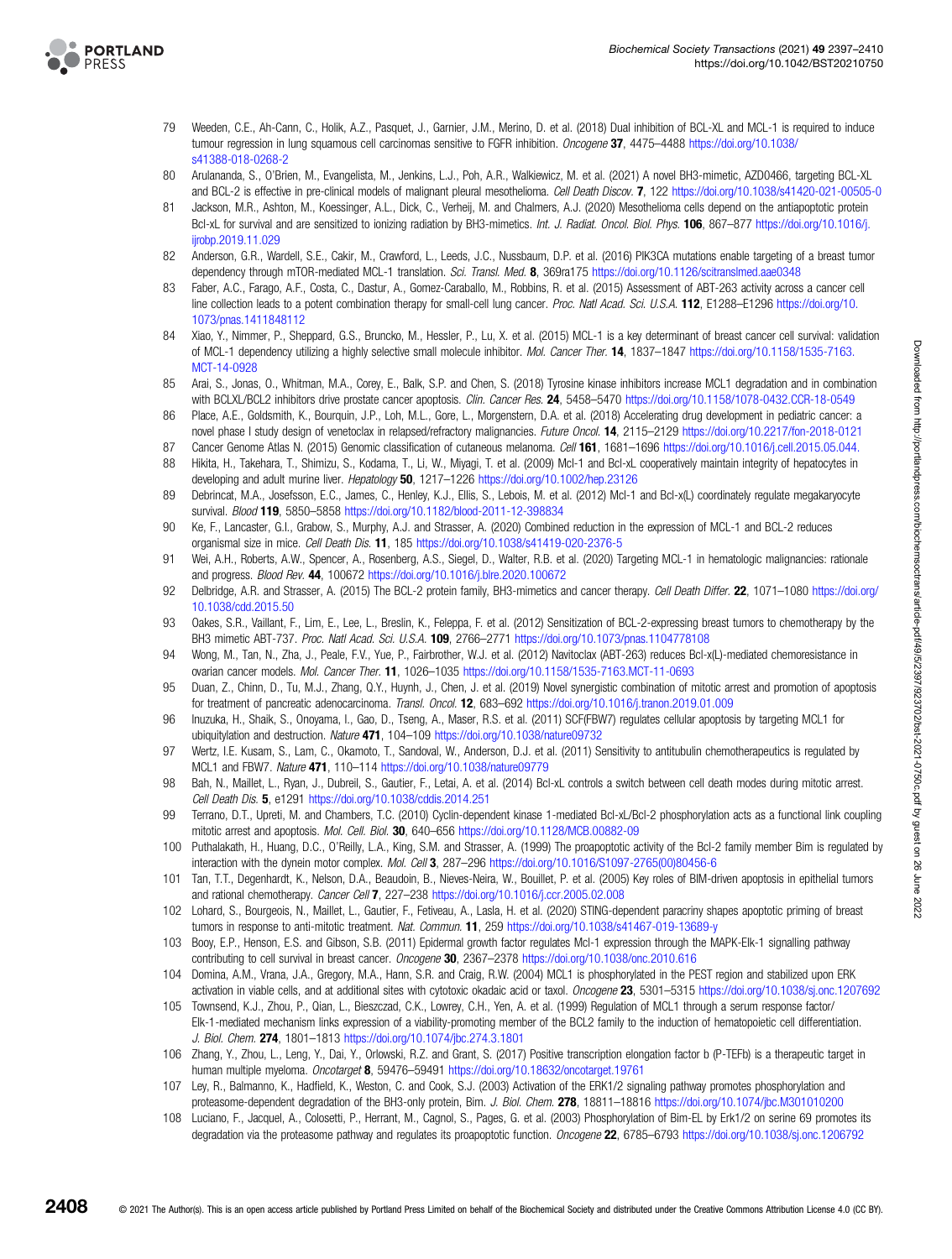

- <span id="page-12-0"></span>109 Fang, X., Yu, S., Eder, A., Mao, M., Bast, Jr, R.C., Boyd, D. et al. (1999) Regulation of BAD phosphorylation at serine 112 by the Ras-mitogen-activated protein kinase pathway. Oncogene 18, 6635-6640 <https://doi.org/10.1038/sj.onc.1203076>
- 110 Scheid, M.P., Schubert, K.M. and Duronio, V. (1999) Regulation of bad phosphorylation and association with Bcl-x(L) by the MAPK/Erk kinase. J. Biol. Chem. 274, 31108–31113 <https://doi.org/10.1074/jbc.274.43.31108>
- 111 Shao, Y. and Aplin, A.E. (2012) ERK2 phosphorylation of serine 77 regulates Bmf pro-apoptotic activity. Cell Death Dis. 3, e253 [https://doi.org/10.1038/](https://doi.org/10.1038/cddis.2011.137) [cddis.2011.137](https://doi.org/10.1038/cddis.2011.137)
- 112 Cragg, M.S., Jansen, E.S., Cook, M., Harris, C., Strasser, A. and Scott, C.L. (2008) Treatment of B-RAF mutant human tumor cells with a MEK inhibitor requires Bim and is enhanced by a BH3 mimetic. *J. Clin. Invest.* **118**, 3651–3659 https://doi.org/10.1172/JCl35437
- 113 Braicu, C., Buse, M., Busuioc, C., Drula, R., Gulei, D., Raduly, L. et al. (2019) A comprehensive review on MAPK: a promising therapeutic target in cancer. Cancers (Basel) 11, 1618 <https://doi.org/10.3390/cancers11101618>
- 114 Corcoran, R.B., Cheng, K.A., Hata, A.N., Faber, A.C., Ebi, H., Coffee, E.M. et al. (2013) Synthetic lethal interaction of combined BCL-XL and MEK inhibition promotes tumor regressions in KRAS mutant cancer models. Cancer Cell 23, 121-128 <https://doi.org/10.1016/j.ccr.2012.11.007>
- 115 Costa, D.B., Halmos, B., Kumar, A., Schumer, S.T., Huberman, M.S., Boggon, T.J. et al. (2007) BIM mediates EGFR tyrosine kinase inhibitor-induced apoptosis in lung cancers with oncogenic EGFR mutations. PLoS Med. 4, 1669-1679. discussion 80 <https://doi.org/10.1371/journal.pmed.0040315>
- 116 Cragg, M.S., Kuroda, J., Puthalakath, H., Huang, D.C. and Strasser, A. (2007) Gefitinib-induced killing of NSCLC cell lines expressing mutant EGFR requires BIM and can be enhanced by BH3 mimetics. PLoS Med. 4, 1681–1689. discussion 90 <https://doi.org/10.1371/journal.pmed.0040316>
- 117 Gong, Y., Somwar, R., Politi, K., Balak, M., Chmielecki, J., Jiang, X. et al. (2007) Induction of BIM is essential for apoptosis triggered by EGFR kinase inhibitors in mutant EGFR-dependent lung adenocarcinomas. PLoS Med. 4, e294 <https://doi.org/10.1371/journal.pmed.0040294>
- 118 Hartman, M.L., Gajos-Michniewicz, A., Talaj, J.A., Mielczarek-Lewandowska, A. and Czyz, M. (2021) BH3 mimetics potentiate pro-apoptotic activity of encorafenib in BRAF(V600E) melanoma cells. Cancer Lett. 499, 122-136 <https://doi.org/10.1016/j.canlet.2020.11.036>
- 119 Rohrbeck, L., Gong, J.N., Lee, E.F., Kueh, A.J., Behren, A., Tai, L. et al. (2016) Hepatocyte growth factor renders BRAF mutant human melanoma cell lines resistant to PLX4032 by downregulating the pro-apoptotic BH3-only proteins PUMA and BIM. Cell Death Differ. 23, 2054–2062 [https://doi.org/10.](https://doi.org/10.1038/cdd.2016.96) [1038/cdd.2016.96](https://doi.org/10.1038/cdd.2016.96)
- 120 Sengupta, S., Biarnes, M.C. and Jordan, V.C. (2014) Cyclin dependent kinase-9 mediated transcriptional de-regulation of cMYC as a critical determinant of endocrine-therapy resistance in breast cancers. Breast Cancer Res Treat. 143, 113-124 <https://doi.org/10.1007/s10549-013-2789-2>
- 121 Wang, X., Yu, C., Wang, C., Ma, Y., Wang, T., Li, Y. et al. (2019) Novel cyclin-dependent kinase 9 (CDK9) inhibitor with suppression of cancer stemness activity against non-small-cell lung cancer. Eur. J. Med. Chem. 181, 111535 <https://doi.org/10.1016/j.ejmech.2019.07.038>
- 122 Ma, H., Seebacher, N.A., Hornicek, F.J. and Duan, Z. (2019) Cyclin-dependent kinase 9 (CDK9) is a novel prognostic marker and therapeutic target in osteosarcoma. EBioMedicine 39, 182–193 <https://doi.org/10.1016/j.ebiom.2018.12.022>
- 123 Kretz, A.L., Schaum, M., Richter, J., Kitzig, E.F., Engler, C.C., Leithauser, F. et al. (2017) CDK9 is a prognostic marker and therapeutic target in pancreatic cancer. Tumour Biol. 39, 1010428317694304 <https://doi.org/10.1177/1010428317694304>
- 124 Abdullah, C., Wang, X. and Becker, D. (2011) Expression analysis and molecular targeting of cyclin-dependent kinases in advanced melanoma. Cell Cycle 10, 977–988 <https://doi.org/10.4161/cc.10.6.15079>
- 125 Barlaam, B., Casella, R., Cidado, J., Cook, C., De Savi, C., Dishington, A. et al. (2020) Discovery of AZD4573, a potent and selective inhibitor of CDK9 that enables short duration of target engagement for the treatment of hematological malignancies. J. Med. Chem. 63, 15564–15590 [https://doi.org/10.](https://doi.org/10.1021/acs.jmedchem.0c01754) [1021/acs.jmedchem.0c01754](https://doi.org/10.1021/acs.jmedchem.0c01754)
- 126 Gojo, I., Zhang, B. and Fenton, R.G. (2002) The cyclin-dependent kinase inhibitor flavopiridol induces apoptosis in multiple myeloma cells through transcriptional repression and down-regulation of Mcl-1. Clin. Cancer Res. 8, 3527-3538 PMID: [12429644](http://www.ncbi.nlm.nih.gov/pubmed/12429644)
- 127 Gregory, G.P., Hogg, S.J., Kats, L.M., Vidacs, E., Baker, A.J., Gilan, O. et al. (2015) CDK9 inhibition by dinaciclib potently suppresses Mcl-1 to induce durable apoptotic responses in aggressive MYC-driven B-cell lymphoma in vivo. Leukemia 29, 1437-1441 <https://doi.org/10.1038/leu.2015.10>
- 128 Phillips, D.C., Jin, S., Gregory, G.P., Zhang, Q., Xue, J., Zhao, X. et al. (2020) A novel CDK9 inhibitor increases the efficacy of venetoclax (ABT-199) in multiple models of hematologic malignancies. Leukemia 34, 1646–1657 <https://doi.org/10.1038/s41375-019-0652-0>
- 129 Carter, B.Z., Mak, P.Y., Tao, W., Warmoes, M., Lorenzi, P.L., Mak, D. et al. (2020) Targeting MCL-1 dysregulates cell metabolism and leukemia-stroma interactions and resensitizes acute myeloid leukemia to BCL-2 inhibition. Haematologica Online ahead of print [https://doi.org/10.3324/haematol.2020.](https://doi.org/10.3324/haematol.2020.260331) [260331](https://doi.org/10.3324/haematol.2020.260331)
- 130 Dey, J., Deckwerth, T.L., Kerwin, W.S., Casalini, J.R., Merrell, A.J., Grenley, M.O. et al. (2017) Voruciclib, a clinical stage oral CDK9 inhibitor, represses MCL-1 and sensitizes high-risk diffuse large B-cell lymphoma to BCL2 inhibition. Sci. Rep. 7, 18007 <https://doi.org/10.1038/s41598-017-18368-w>
- 131 Xie, S., Jiang, H., Zhai, X.W., Wei, F., Wang, S.D., Ding, J. et al. (2016) Antitumor action of CDK inhibitor LS-007 as a single agent and in combination with ABT-199 against human acute leukemia cells. Acta Pharmacol. Sin. 37, 1481-1489 <https://doi.org/10.1038/aps.2016.49>
- 132 Rello-Varona, S., Fuentes-Guirado, M., Lopez-Alemany, R., Contreras-Perez, A., Mulet-Margalef, N., Garcia-Monclus, S. et al. (2019) Bcl-xL inhibition enhances Dinaciclib-induced cell death in soft-tissue sarcomas. Sci. Rep. 9, 3816 <https://doi.org/10.1038/s41598-019-40106-7>
- 133 Fulda, S. (2014) Synthetic lethality by co-targeting mitochondrial apoptosis and PI3K/Akt/mTOR signaling. Mitochondrion 19, 85–87 [https://doi.org/10.](https://doi.org/10.1016/j.mito.2014.04.011) [1016/j.mito.2014.04.011](https://doi.org/10.1016/j.mito.2014.04.011)
- 134 Chueh, A.C., Tse, J.W.T., Dickinson, M., Ioannidis, P., Jenkins, L., Togel, L. et al. (2017) ATF3 repression of BCL-XL determines apoptotic sensitivity to HDAC inhibitors across tumor types. Clin. Cancer Res. 23, 5573–5584 <https://doi.org/10.1158/1078-0432.CCR-17-0466>
- 135 Gallagher, S.J., Mijatov, B., Gunatilake, D., Tiffen, J.C., Gowrishankar, K., Jin, L. et al. (2014) The epigenetic regulator I-BET151 induces BIM-dependent apoptosis and cell cycle arrest of human melanoma cells. J. Invest. Dermatol. 134, 2795-2805 <https://doi.org/10.1038/jid.2014.243>
- 136 Heinicke, U., Haydn, T., Kehr, S., Vogler, M. and Fulda, S. (2018) BCL-2 selective inhibitor ABT-199 primes rhabdomyosarcoma cells to histone deacetylase inhibitor-induced apoptosis. Oncogene 37, 5325–5339 <https://doi.org/10.1038/s41388-018-0212-5>
- 137 Lam, L.T., Lin, X., Faivre, E.J., Yang, Z., Huang, X., Wilcox, D.M. et al. (2017) Vulnerability of small-cell lung cancer to apoptosis induced by the
- combination of BET bromodomain proteins and BCL2 inhibitors. Mol. Cancer Ther. 16, 1511–1520 <https://doi.org/10.1158/1535-7163.MCT-16-0459> 138 Tseng, H.Y., Dreyer, J., Emran, A.A., Gunatilake, D., Pirozyan, M., Cullinane, C. et al. (2020) Co-targeting bromodomain and extra-terminal proteins and
- MCL1 induces synergistic cell death in melanoma. Int. J. Cancer 147, 2176–2189 <https://doi.org/10.1002/ijc.33000>